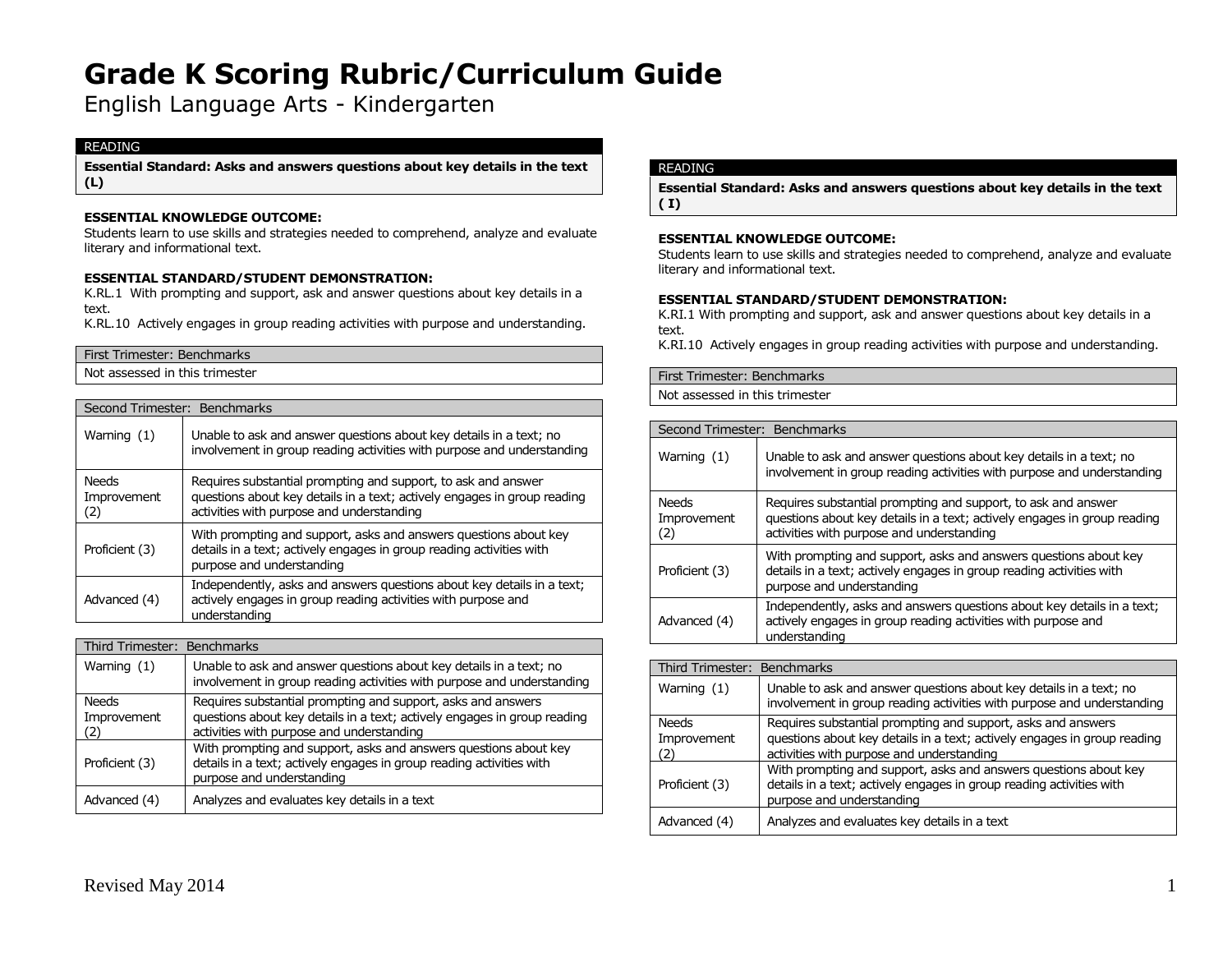English Language Arts - Kindergarten

# READING

**Essential Standard: Retells familiar stories including key details (L)**

# **ESSENTIAL STANDARD/STUDENT DEMONSTRATION:**

K.RL. 2. With prompting and support, retell familiar stories including key details.

| First Trimester: Benchmarks |                                                                                                |
|-----------------------------|------------------------------------------------------------------------------------------------|
| Warning $(1)$               | Unable to retell familiar stories including key details.                                       |
| Needs Improvement (2)       | Requires substantial prompting and support, retells familiar<br>stories including key details. |
| Proficient (3)              | With prompting and support, consistently retells familiar<br>stories including key details.    |
| Advanced (4)                | Independently retells familiar stories including key details.                                  |

| Second Trimester: Benchmarks |                                                                                                |  |
|------------------------------|------------------------------------------------------------------------------------------------|--|
| Warning $(1)$                | Unable to retell familiar stories including key details.                                       |  |
| Needs Improvement (2)        | Requires substantial prompting and support, retells familiar<br>stories including key details. |  |
| Proficient (3)               | With prompting and support, consistently retells familiar<br>stories including key details.    |  |
| Advanced (4)                 | Independently retells familiar stories including key details.                                  |  |

Third Trimester: Benchmarks

Not assessed in this trimester

# READING

**Essential Standard: Identifies main topic and retells key details of text (I)**

#### **ESSENTIAL STANDARD/STUDENT DEMONSTRATION:**

K.RI 2: With prompting and support, identify the main topic and retell key details of a text.

K.RI 8: With prompting and support identify the reasons an author gives to support points in a text.

First Trimester: Benchmarks

| Second Trimester: Benchmarks |                                                                                                                           |
|------------------------------|---------------------------------------------------------------------------------------------------------------------------|
| Warning $(1)$                | Unable to identify the main topic and retell key details of an<br>informational text                                      |
| Needs Improvement (2)        | Requires substantial prompting and support, identifies the<br>main topic and retells key details of an informational text |
| Proficient (3)               | With prompting and support, identifies the main topic and<br>retells key details of an informational text                 |
| Advanced (4)                 |                                                                                                                           |

| Third Trimester: Benchmarks |                                                                                                                                                                                                                     |
|-----------------------------|---------------------------------------------------------------------------------------------------------------------------------------------------------------------------------------------------------------------|
| Warning (1)                 | Unable to identify the main topic and retell key details of a<br>text; identify the reasons an author gives to support points<br>in an informational text.                                                          |
| Needs Improvement (2)       | Requires substantial prompting and support, identifies the<br>main topic and retells key details of an informational text;<br>identifies the reasons an author gives to support points in an<br>informational text. |
| Proficient (3)              | With prompting and support, identifies the main topic and<br>retells key details of an informational text; identifies the<br>reasons an author gives to support points in an informational<br>text.                 |
| Advanced (4)                | Independently identifies the main topic and retells key<br>details of an informational text; identifies and evaluates the<br>reasons an author gives to support points in an informational<br>text.                 |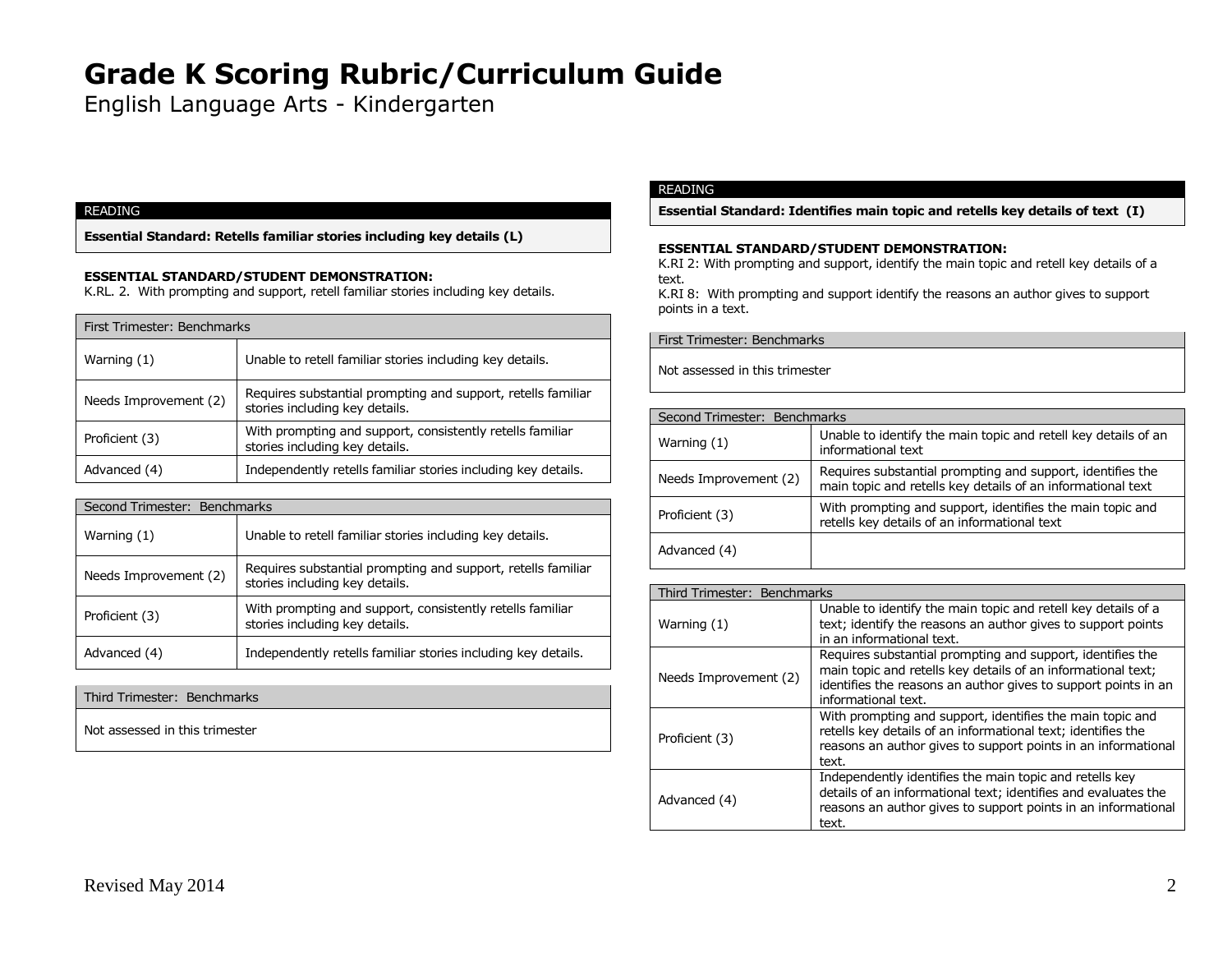English Language Arts - Kindergarten

### READING

**Essential Standard: Identifies and compares characters, settings, and events within a story and between two stories (L)**

### **ESSENTIAL STANDARD/STUDENT DEMONSTRATION:**

K.RL. 3: With prompting and support, identify and compare characters, setting and major events in a story.

K.RL. 9: With prompting and support, compare and contrast the adventures and experiences of characters in familiar stories.

| First Trimester: Benchmarks        |                                                                                                                                                                                                                           |
|------------------------------------|---------------------------------------------------------------------------------------------------------------------------------------------------------------------------------------------------------------------------|
| Warning (1)                        | Unable to identify and compares characters, setting and major events<br>in a story and compares and contrast the adventures and experiences                                                                               |
|                                    | of characters in familiar stories.                                                                                                                                                                                        |
| <b>Needs</b><br>Improvement<br>(2) | Requires substantial prompting and support, identifies and compares<br>characters, setting and major events in a story and compares and<br>contrasts the adventures and experiences of characters in familiar<br>stories. |
| Proficient (3)                     | With prompting and support, identifies and compares characters,<br>setting and major events in a story and compares and contrasts the<br>adventures and experiences of characters in familiar stories.                    |
| Advanced (4)                       | Independently identifies and compares characters, setting and major<br>events in a story and compares and contrasts the adventures and<br>experiences of characters in familiar stories.                                  |

| Second Trimester: Benchmarks       |                                                                                                                                                                                                                           |
|------------------------------------|---------------------------------------------------------------------------------------------------------------------------------------------------------------------------------------------------------------------------|
| Warning (1)                        | Unable to identify and compares characters, setting and major events<br>in a story and compares and contrast the adventures and experiences<br>of characters in familiar stories.                                         |
| <b>Needs</b><br>Improvement<br>(2) | Requires substantial prompting and support, identifies and compares<br>characters, setting and major events in a story and compares and<br>contrasts the adventures and experiences of characters in familiar<br>stories. |
| Proficient (3)                     | With prompting and support, identifies and compares characters,<br>setting and major events in a story and compares and contrasts the<br>adventures and experiences of characters in familiar stories.                    |
| Advanced (4)                       | Independently identifies and compares characters, setting and major<br>events in a story and compares and contrasts the adventures and<br>experiences of characters in familiar stories.                                  |

| Third Trimester: Benchmarks        |                                                                                                                                                                                                                           |  |
|------------------------------------|---------------------------------------------------------------------------------------------------------------------------------------------------------------------------------------------------------------------------|--|
| Warning $(1)$                      | Unable to identify and compares characters, setting and major events<br>in a story and compares and contrast the adventures and experiences<br>of characters in familiar stories.                                         |  |
| <b>Needs</b><br>Improvement<br>(2) | Requires substantial prompting and support, identifies and compares<br>characters, setting and major events in a story and compares and<br>contrasts the adventures and experiences of characters in familiar<br>stories. |  |
| Proficient (3)                     | With prompting and support, identifies and compares characters,<br>setting and major events in a story and compares and contrasts the<br>adventures and experiences of characters in familiar stories.                    |  |
| Advanced (4)                       | Independently identifies and compares characters, setting and major<br>events in a story and compares and contrasts the adventures and<br>experiences of characters in familiar stories.                                  |  |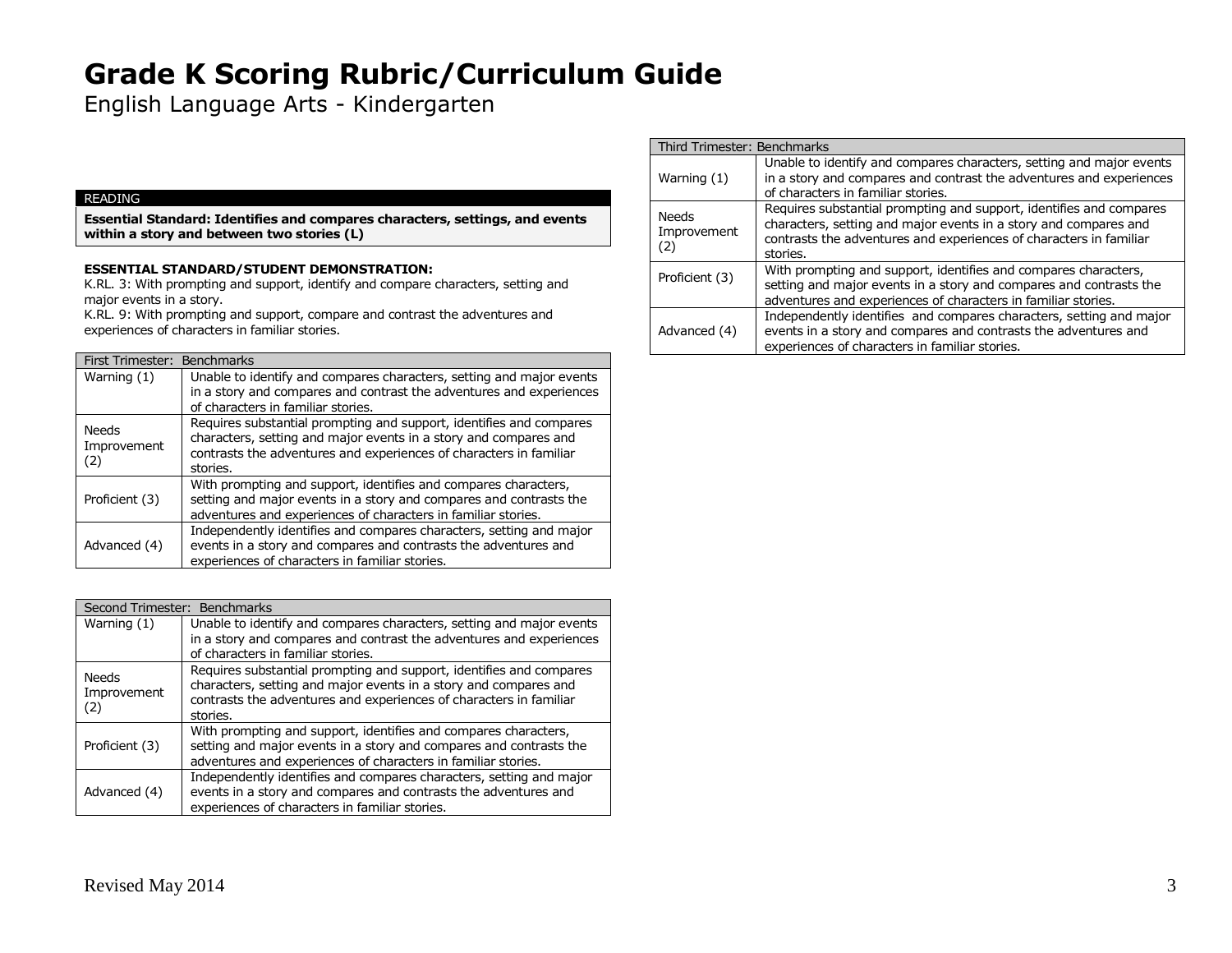English Language Arts - Kindergarten

#### READING

**Essential Standard: Asks and answers questions about unknown words in a text.(L,I)**

### **ESSENTIAL STANDARD/STUDENT DEMONSTRATION:**

K.RL.4: Ask and answers questions about unknown words in text.

K.RI. 4: With prompting and support ask and answer questions about unknown words in a text.

# First Trimester: Benchmarks

Not assessed this trimester

| Second Trimester: Benchmarks |                                                                                                          |
|------------------------------|----------------------------------------------------------------------------------------------------------|
| Warning $(1)$                | Unable to ask and answer questions about unknown words<br>in a text.                                     |
| Needs Improvement (2)        | Requires substantial prompting and support, asks and<br>answers questions about unknown words in a text. |
| Proficient (3)               | With prompting and support, consistently asks and answers<br>questions about unknown words in a text.    |
| Advanced (4)                 | Independently, discovers meaning of unknown words in a<br>text.                                          |

| Third Trimester: Benchmarks |                                                                                                          |
|-----------------------------|----------------------------------------------------------------------------------------------------------|
| Warning (1)                 | Unable to ask and answer questions about unknown words<br>in a text.                                     |
| Needs Improvement (2)       | Requires substantial prompting and support, asks and<br>answers questions about unknown words in a text. |
| Proficient (3)              | With prompting and support, consistently asks and answers<br>questions about unknown words in a text.    |
| Advanced (4)                | Independently, discovers meaning of unknown words in a<br>text.                                          |

# READING

**Essential Standard: Recognizes and responds to common types of text (e.g., storybooks, poems) (L)**

# **ESSENTIAL STANDARD/STUDENT DEMONSTRATION:**

K.RL. 5: Recognize common types of text (e.g. storybooks, poems). K.RL. 8A MA: Identify and respond to characteristics of poetry for children: rhyme, regular beats and repetition and sounds of words and phrases.

| First Trimester: Benchmarks |                                                                                                   |
|-----------------------------|---------------------------------------------------------------------------------------------------|
| Warning (1)                 | Unable to recognize common types of text including poetry                                         |
| Needs Improvement (2)       | With prompting and support recognizes common types of<br>text including poetry                    |
| Proficient (3)              | Independently recognizes common types of text including<br>poetry                                 |
| Advanced (4)                | Independently recognizes common types of text including<br>poetry and can give an example of each |

| Second Trimester: Benchmarks |                                                                                                   |
|------------------------------|---------------------------------------------------------------------------------------------------|
| Warning (1)                  | Unable to recognize common types of text including poetry                                         |
| Needs Improvement (2)        | With prompting and support recognizes common types of<br>text including poetry                    |
| Proficient (3)               | Independently recognizes common types of text including<br>poetry                                 |
| Advanced (4)                 | Independently recognizes common types of text including<br>poetry and can give an example of each |

| Third Trimester: Benchmarks |                                                                                                                                         |
|-----------------------------|-----------------------------------------------------------------------------------------------------------------------------------------|
| Warning $(1)$               | Unable to recognize common types of text including poetry<br>identifies and responds to characteristics of poetry                       |
| Needs Improvement (2)       | With prompting and support recognizes common types of<br>text including poetry; identifies and responds to<br>characteristics of poetry |
| Proficient (3)              | Independently recognizes common types of text including<br>poetry; identifies and responds to characteristics of poetry                 |
| Advanced (4)                | Analyzes and evaluates the meaning of a given poem                                                                                      |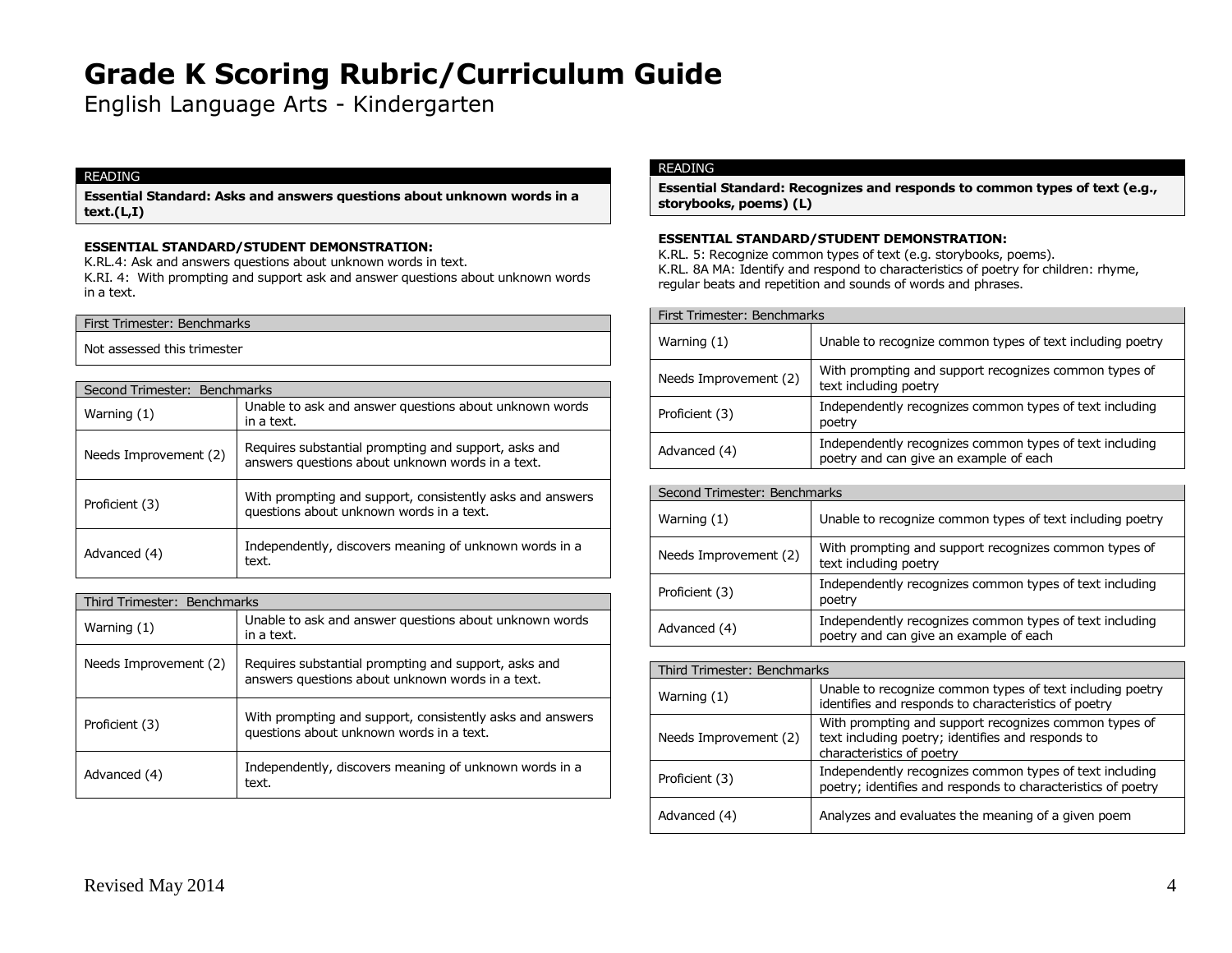English Language Arts - Kindergarten

#### READING

**Essential Standard: Names the author and illustrator of a story and defines their role (L,I)**

# **ESSENTIAL STANDARD/STUDENT DEMONSTRATION:**

K.RL.6: With prompting and support name the author and illustrator of a story and define the role of each in telling the story.

K.RI.6: Name the author and illustrator and define the role of each in presenting the ideas or information in the text.

| First Trimester: Benchmarks |                                                                                                                                                  |
|-----------------------------|--------------------------------------------------------------------------------------------------------------------------------------------------|
| Warning $(1)$               | Unable to name the author and illustrator of a story and<br>does not define the role of each in telling the story.                               |
| Needs Improvement (2)       | Requires substantial prompting and support to name the<br>author and illustrator of a story and define the role of each in<br>telling the story. |
| Proficient (3)              | With prompting and support names the author and<br>illustrator of a story and defines the role of each in telling the<br>story.                  |
| Advanced (4)                |                                                                                                                                                  |

|                       | Second Trimester: Benchmarks                                                                                                                                     |  |
|-----------------------|------------------------------------------------------------------------------------------------------------------------------------------------------------------|--|
| Warning $(1)$         | Unable to name the author and illustrator of a story and<br>define the role of each in presenting the ideas or information<br>in an informational text.          |  |
| Needs Improvement (2) | With prompting and support, names the author and<br>illustrator and defines the role of each in presenting the<br>ideas or information in an informational text. |  |
| Proficient (3)        | Independently names the author and illustrator and defines<br>the role of each in presenting the ideas or information in an<br>informational text.               |  |
| Advanced (4)          |                                                                                                                                                                  |  |

| Third Trimester: Benchmarks |                                                                                                                                                                  |
|-----------------------------|------------------------------------------------------------------------------------------------------------------------------------------------------------------|
| Warning (1)                 | Unable to name the author and illustrator of a story and<br>define the role of each in presenting the ideas or information<br>in an informational text.          |
| Needs Improvement (2)       | With prompting and support, names the author and<br>illustrator and defines the role of each in presenting the<br>ideas or information in an informational text. |

| Proficient (3) | Independently names the author and illustrator and defines<br>the role of each in presenting the ideas or information in an<br>informational text. |
|----------------|----------------------------------------------------------------------------------------------------------------------------------------------------|
| Advanced (4)   |                                                                                                                                                    |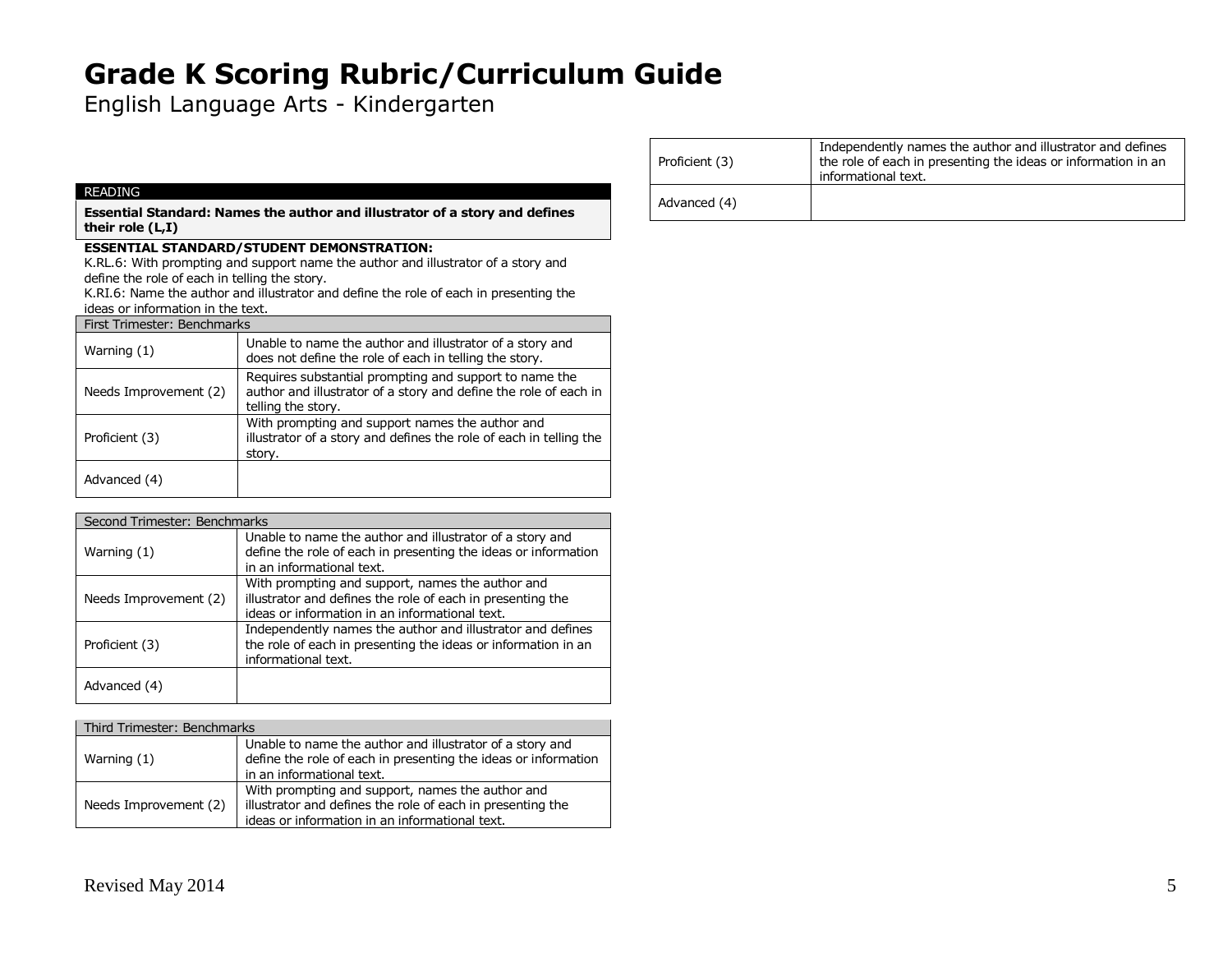English Language Arts - Kindergarten

### READING

**Essential Standard: Describes the relationship between illustrations and the text (L,I)**

# **ESSENTIAL STANDARD/STUDENT DEMONSTRATION:**

K.RL. 7 With prompting and support, describe the relationship between illustrations and the story in which they appear (e.g., what moment in a story an illustration depicts). K.RI.7 With prompting and support, describe the relationship between illustrations and the text in which they appear (e.g., what person, place, thing, or idea in the text an illustration depicts.)

| First Trimester: Benchmarks |                          |                                                                                                                                                                                                                                                                    |
|-----------------------------|--------------------------|--------------------------------------------------------------------------------------------------------------------------------------------------------------------------------------------------------------------------------------------------------------------|
|                             | Warning (1)              | Unable to describe the relationship between illustrations and the<br>story in which they appear (e.g., what moment in a story an<br>illustration depicts.) Description does not denote comprehension of<br>the story or text.                                      |
|                             | Needs<br>Improvement (2) | Requires substantial prompting and support, to describe the<br>relationship between illustrations and the story in which they<br>appear (e.g., what moment in a story an illustration depicts.)<br>Description does not denote comprehension of the story or text. |
|                             | Proficient (3)           | With prompting and support, describes the relationship between<br>illustrations/photos and the text in which they appear (e.g., what<br>moment in a story an illustration depicts.) Description denotes<br>comprehension of the story or text.                     |
|                             | Advanced (4)             |                                                                                                                                                                                                                                                                    |

| Second Trimester: Benchmarks |                                                                                                                                                                                                                                                                                                                      |
|------------------------------|----------------------------------------------------------------------------------------------------------------------------------------------------------------------------------------------------------------------------------------------------------------------------------------------------------------------|
| Warning (1)                  | Unable to describe the relationship between illustrations and text as they<br>appear in stories and informational text (e.g., what person, place, thing, or<br>idea in the text an illustration depicts.) Description does not denote<br>comprehension of the story or text.                                         |
| Needs<br>Improvement (2)     | Requires substantial prompting and support, to describe the<br>relationship between illustrations and text as they appear in stories<br>and informational text (e.g., what person, place, thing, or idea in<br>the text an illustration depicts.) Description does not denote<br>comprehension of the story or text. |
| Proficient (3)               | With prompting and support, describes the relationship between<br>illustrations and text as they appear in stories and informational<br>text (e.g., what person, place, thing, or idea in the text an<br>illustration depicts.) Description denotes comprehension of the story<br>or text.                           |
| Advanced (4)                 |                                                                                                                                                                                                                                                                                                                      |

| Third Trimester: Benchmarks |                                                                                                                                                                                                                                                                                                              |
|-----------------------------|--------------------------------------------------------------------------------------------------------------------------------------------------------------------------------------------------------------------------------------------------------------------------------------------------------------|
| Warning (1)                 | Unable to describe the relationship between illustrations and text as they<br>appear in stories and informational text (e.g., what person, place, thing, or<br>idea in the text an illustration depicts.) Description denotes comprehension of<br>the story or text.                                         |
| Needs<br>Improvement (2)    | Requires substantial prompting and support, to describe the<br>relationship between illustrations and text as they appear in stories<br>and informational text (e.g., what person, place, thing, or idea in<br>the text an illustration depicts.) Description denotes comprehension<br>of the story or text. |
| Proficient (3)              | With prompting and support, describes the relationship between<br>illustrations and text as they appear in stories and informational<br>text (e.g., what person, place, thing, or idea in the text an<br>illustration depicts.) Description denotes comprehension of the story<br>or text.                   |
| Advanced (4)                |                                                                                                                                                                                                                                                                                                              |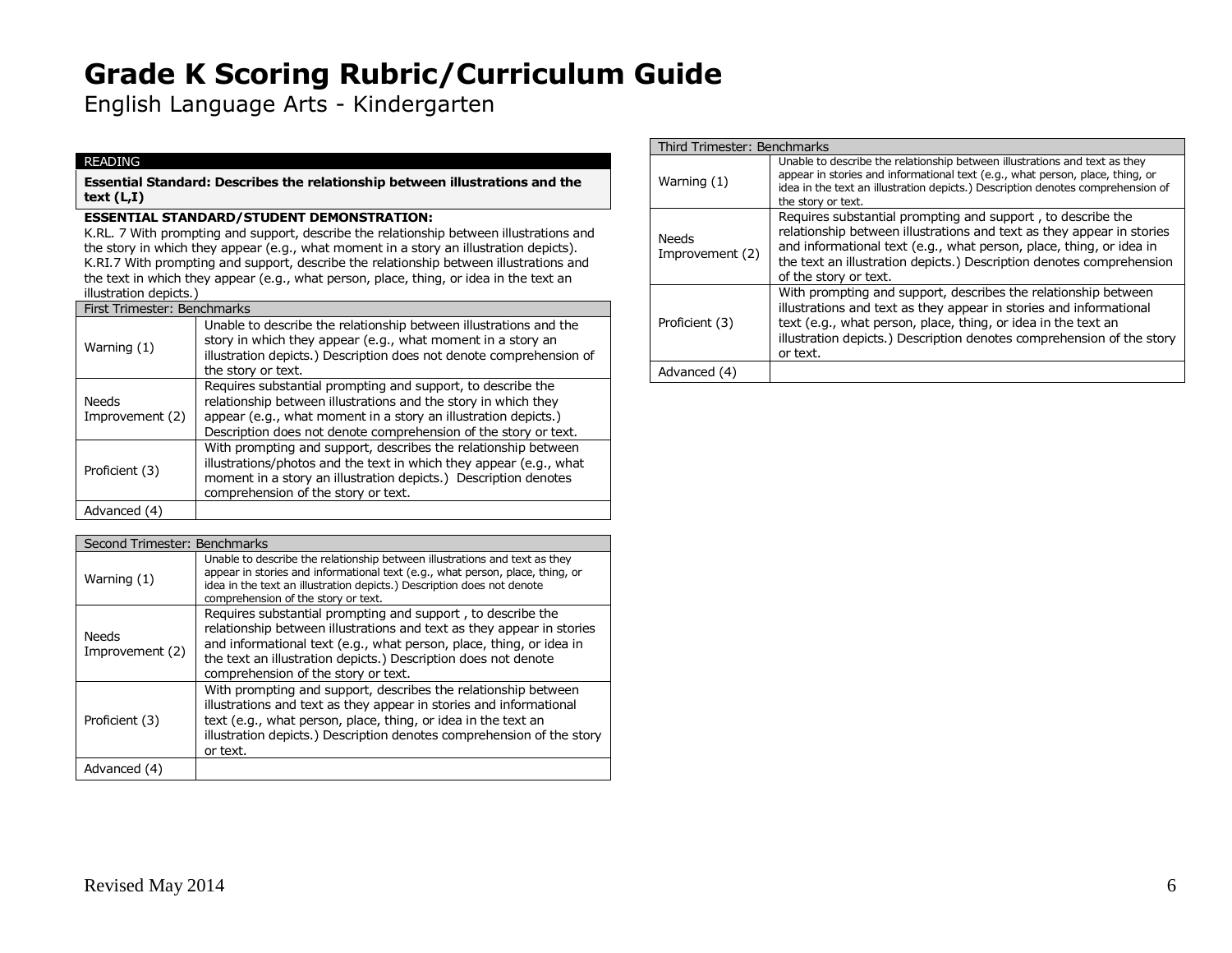English Language Arts - Kindergarten

#### READING

**Essential Standard: Describes connections within a text and between two texts (I)**

# **ESSENTIAL STANDARD/STUDENT DEMONSTRATION:**

K.RI. 3: With prompting and support, describe the connection between two individuals, events, ideas or pieces of information in a text.

k.RI. 9: With prompting and support identify basic similarities in and differences between two texts on the same topic (e.g., in illustrations, descriptions or procedures).

#### First Trimester: Benchmarks

Not assessed this trimester

| Second Trimester: Benchmarks |                                                                                                                                                                    |
|------------------------------|--------------------------------------------------------------------------------------------------------------------------------------------------------------------|
| Warning $(1)$                | Unable to describe the connection between two individuals,<br>events, ideas or pieces of information in a text.                                                    |
| Needs Improvement (2)        | Requires substantial support to describe the connection<br>between two individuals, events, ideas or pieces of<br>information in a text                            |
| Proficient (3)               | With prompting and support, describes the connection<br>between two individuals, events, ideas or pieces of<br>information in a text.                              |
| Advanced (4)                 | Independently identifies basic similarities and differences in<br>and between two texts on the same topic (e.g., in<br>illustrations, descriptions or procedures). |

|                       | Third Trimester: Benchmarks |                                                                                                                                                                                                  |
|-----------------------|-----------------------------|--------------------------------------------------------------------------------------------------------------------------------------------------------------------------------------------------|
| Warning $(1)$         |                             | Unable to identify basic similarities and differences in and<br>between two texts on the same topic (e.g., in illustrations,<br>descriptions or procedures).                                     |
| Needs Improvement (2) |                             | Requires substantial prompting and support to identify basic<br>similarities and differences in and between two texts on the<br>same topic (e.g., in illustrations, descriptions or procedures). |
| Proficient (3)        |                             | With prompting and support identifies basic similarities and<br>differences in and between two texts on the same topic<br>(e.g., in illustrations, descriptions or procedures).                  |
| Advanced (4)          |                             | Independently identifies basic similarities and differences in<br>and between two texts on the same topic (e.g., in<br>illustrations, descriptions or procedures).                               |

#### FOUNDATIONAL SKILLS

**Essential Standard: Identifies parts of a book and basic features of print**

#### **ESSENTIAL KNOWLEDGE OUTCOME:**

Students learn and use skills and strategies needed to comprehend literary and informational text.

#### **ESSENTIAL STANDARD/STUDENT DEMONSTRATION:**

K.RF.1: Demonstrate understanding of the organization and basic features of print.

- Follow words from left to right, top to bottom, and page by page.
- Recognize that spoken words are represented in written language by specific sequences of letters.
- Understand that words are separated by spaces in print.
- K.RI.5: Identify the front cover, back cover and title page of a book.

| First Trimester: Benchmarks     |                                                                                                                                                                                                                                                                                                                                                                                                     |
|---------------------------------|-----------------------------------------------------------------------------------------------------------------------------------------------------------------------------------------------------------------------------------------------------------------------------------------------------------------------------------------------------------------------------------------------------|
| Warning (1)                     | Little or no understanding of following words from left to right, top<br>to bottom, and page by page, understands that words are<br>separated by spaces in print, recognize that spoken words are<br>represented in written language by specific sequences of letters,<br>and identify the front cover, back cover, and title page of a book.<br>(Teacher uses informational and literature texts.) |
| <b>Needs</b><br>Improvement (2) | With prompting and support, follows words from left to right, top to<br>bottom, and page by page, understands that words are separated<br>by spaces in print, recognize that spoken words are represented in<br>written language by specific sequences of letters, and identify the<br>front cover, back cover, and title page of a book. (Teacher uses<br>informational and literature texts.)     |
| Proficient (3)                  | Independently, follows words from left to right, top to bottom, and<br>page by page, understands that words are separated by spaces in<br>print, recognize that spoken words are represented in written<br>language by specific sequences of letters, and identify the front<br>cover, back cover, and title page of a book. (Teacher uses<br>informational and literature texts.)                  |
| Advanced (4)                    |                                                                                                                                                                                                                                                                                                                                                                                                     |

#### Second Trimester: Benchmarks

Not assessed this trimester.

Third Trimester: Benchmarks

Not assessed this trimester.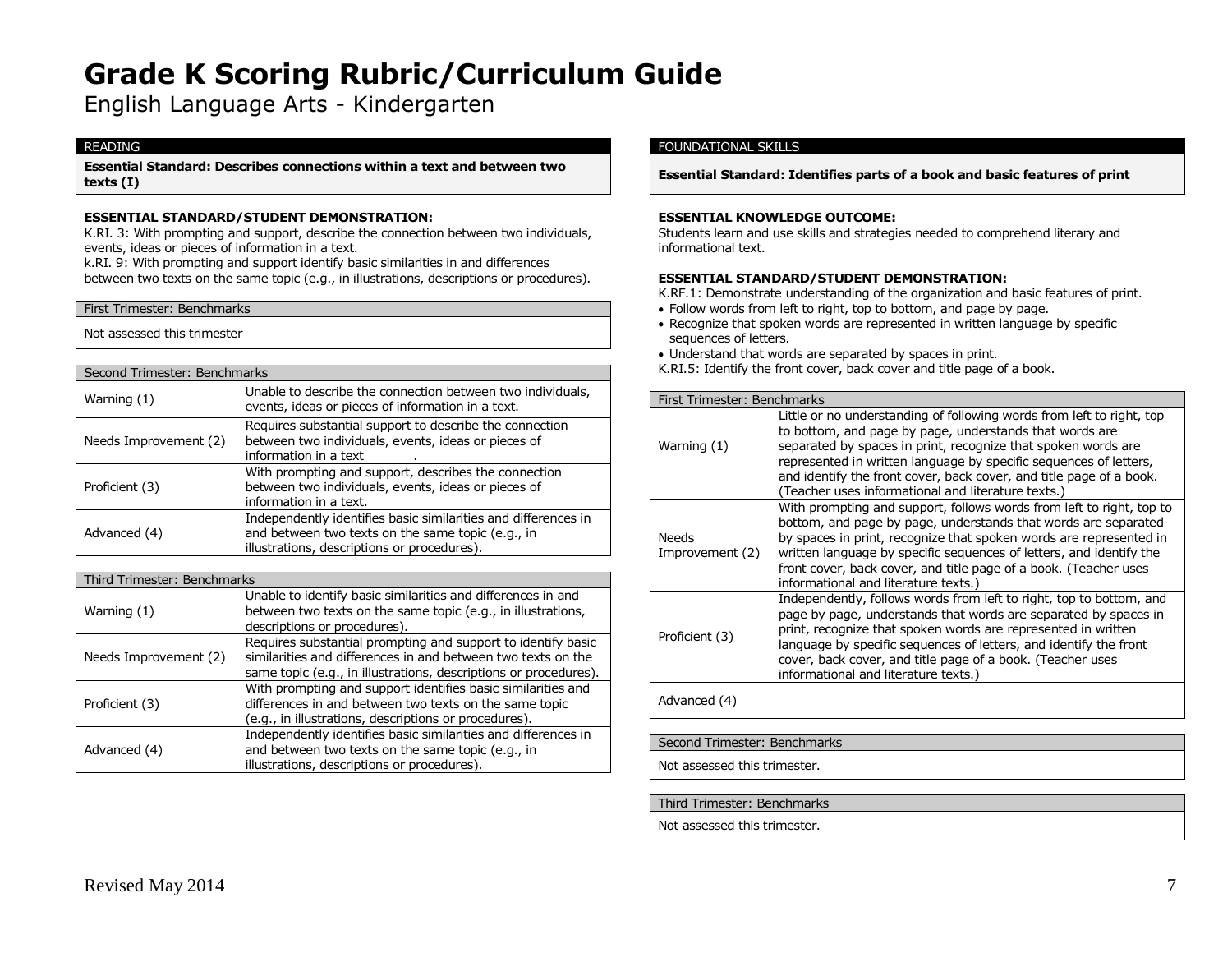English Language Arts - Kindergarten

# FOUNDATIONAL SKILLS

**Essential Standard: Names uppercase letters**

#### **ESSENTIAL STANDARD/STUDENT DEMONSTRATION:**

K.RF.1: Demonstrate understanding of the organization and basic features of print. d. Recognize and name all upper- and lowercase letters of the alphabet.

| First Trimester: Benchmarks |                                                                         |
|-----------------------------|-------------------------------------------------------------------------|
| Warning $(1)$               | Independently recognizes and names fewer than 10 upper<br>case letters. |
| Needs Improvement (2)       | Independently recognizes and names 11-19 upper case<br>letters.         |
| Proficient (3)              | Independently recognizes and names 20 or more upper case<br>letters.    |
| Advanced (4)                |                                                                         |

| Second Trimester: Benchmarks |                                                                          |  |
|------------------------------|--------------------------------------------------------------------------|--|
| Warning (1)                  | Independently recognizes and names fewer than 15 upper<br>case letters.  |  |
| Needs Improvement (2)        | Independently recognizes and names 20 upper case letters.                |  |
| Proficient (3)               | Independently recognizes and names all introduced upper<br>case letters. |  |
| Advanced (4)                 |                                                                          |  |

| Third Trimester: Benchmarks |                                                                          |  |
|-----------------------------|--------------------------------------------------------------------------|--|
| Warning $(1)$               | Unable to recognize and name all upper case letters.                     |  |
| Needs Improvement (2)       | Inconsistently recognizes and names all upper case letters.              |  |
| Proficient (3)              | Independently recognizes and names all introduced upper<br>case letters. |  |
| Advanced (4)                |                                                                          |  |

#### FOUNDATIONAL SKILLS

**Essential Standard: Names lowercase letters**

#### **ESSENTIAL STANDARD/STUDENT DEMONSTRATION:**

K.RF.1: Demonstrate understanding of the organization and basic features of print. d. Recognize and name all upper- and lowercase letters of the alphabet.

| First Trimester: Benchmarks |                                                                         |
|-----------------------------|-------------------------------------------------------------------------|
| Warning $(1)$               | Independently recognizes and names fewer than 10 lower<br>case letters. |
| Needs Improvement (2)       | Independently recognizes and names 11-19 lower case<br>letters.         |
| Proficient (3)              | Independently recognizes and names 20 or more lower case<br>letters.    |
| Advanced (4)                |                                                                         |

| Second Trimester: Benchmarks |                                                                          |
|------------------------------|--------------------------------------------------------------------------|
| Warning $(1)$                | Independently recognizes and names fewer than 15 lower<br>case letters.  |
| Needs Improvement (2)        | Independently recognizes and names 20 lower case letters.                |
| Proficient (3)               | Independently recognizes and names all introduced lower<br>case letters. |
| Advanced (4)                 |                                                                          |

| Third Trimester: Benchmarks |                                                                          |  |
|-----------------------------|--------------------------------------------------------------------------|--|
| Warning $(1)$               | Unable to recognize and name all lower case letters.                     |  |
| Needs Improvement (2)       | Inconsistently recognizes and names all lower case letters.              |  |
| Proficient (3)              | Independently recognizes and names all introduced lower<br>case letters. |  |
| Advanced (4)                |                                                                          |  |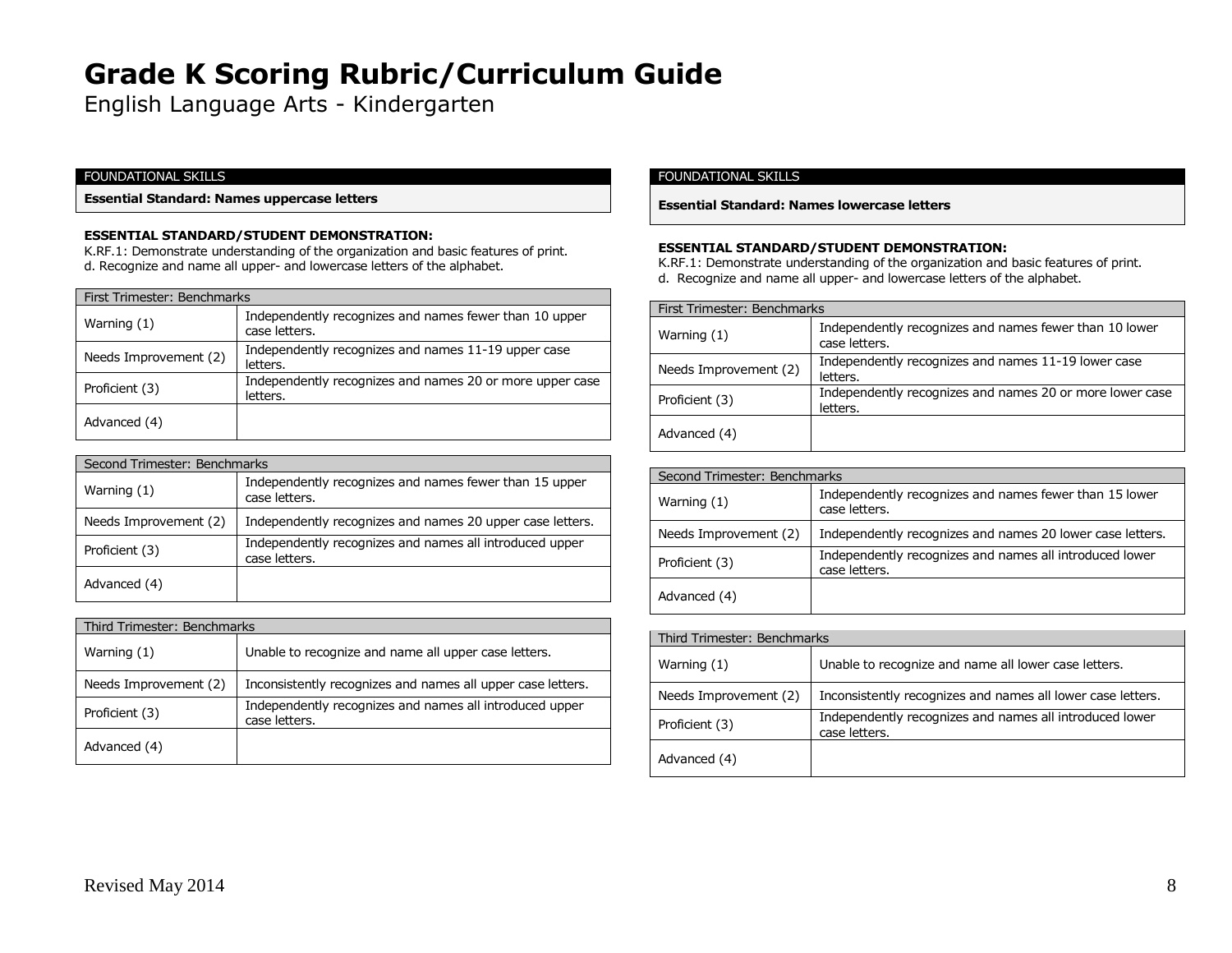English Language Arts - Kindergarten

#### FOUNDATIONAL SKILLS

**Essential Standard: Recognizes and produces rhymes**

### **ESSENTIAL STANDARD/STUDENT DEMONSTRATION:**

K.RF.2: a. Recognize and produce rhyming words.

# First Trimester: Benchmarks

Not assessed this trimester.

| Second Trimester: Benchmarks |                                                                       |  |
|------------------------------|-----------------------------------------------------------------------|--|
| Warning (1)                  | Little or no understanding of rhyming words.                          |  |
| Needs<br>Improvement (2)     | With prompting and support, recognizes and produces rhyming<br>words. |  |
| Proficient (3)               | Independently recognizes and produces rhyming words.                  |  |
| Advanced (4)                 |                                                                       |  |

| Third Trimester: Benchmarks |                                                                       |  |
|-----------------------------|-----------------------------------------------------------------------|--|
| Warning $(1)$               | Little or no understanding of rhyming words.                          |  |
| Needs<br>Improvement (2)    | With prompting and support, recognizes and produces rhyming<br>words. |  |
| Proficient (3)              | Independently recognizes and produces rhyming words.                  |  |
| Advanced (4)                |                                                                       |  |

#### FOUNDATIONAL SKILLS

**Essential Standard: Demonstrates understanding of spoken words, syllables, and sounds (phonemes).**

#### **ESSENTIAL STANDARD/STUDENT DEMONSTRATION:**

K.RF.2: b. Count, pronounce, blend, and segment syllables in spoken words.

c. Blend and segment onsets and rimes of single-syllable spoken words.

- d. Isolate and pronounce the initial, medial vowel, and final sounds (phonemes) in threephoneme (consonant-vowel-consonant, or CVC) words.\* (This does not include CVCs ending with  $/$   $/$ ,  $/$ r $/$ , or  $/$ x $/$ . $)$
- **e.** Add or substitute individual sounds (phonemes) in simple, one-syllable words to make new words.

**\*Thus, /CVC/ is a word with three phonemes regardless of the number of letters in the spelling of the word.**

First Trimester: Benchmarks

Not assessed this trimester.

| Second Trimester: Benchmarks |                                                                                                    |
|------------------------------|----------------------------------------------------------------------------------------------------|
| Warning $(1)$                | Unable to count, pronounce, blend, and segment syllables in<br>spoken words.                       |
| Needs<br>Improvement (2)     | With prompting and support, counts, pronounces, blends, and<br>segments syllables in spoken words. |
| Proficient (3)               | Independently counts, pronounces, blends, and segments<br>syllables in spoken words.               |
| Advanced (4)                 | Independently counts, pronounces, blends, and segments<br>syllables in multisyllabic spoken words. |

| Third Trimester: Benchmarks |                                                                                                                                                                                                                                                                                                               |
|-----------------------------|---------------------------------------------------------------------------------------------------------------------------------------------------------------------------------------------------------------------------------------------------------------------------------------------------------------|
| Warning $(1)$               | Unable to isolate and pronounce the initial, medial vowel, and final sounds in<br>three-phoneme (or CVC) words. Unable to add or substitute individual sounds in<br>simple, one-syllable words to make new words, or segments onsets and rimes of<br>single-syllable spoken words.                            |
| Needs<br>Improvement<br>(2) | With prompting and support; isolates and pronounces the initial,<br>medial vowel, and final sounds in three-phoneme (or CVC) words,<br>adds or substitutes individual sounds in simple, one-syllable words to<br>make new words, or blends and segments onsets and rimes of single-<br>syllable spoken words. |
| Proficient (3)              | Independently isolates and pronounces the initial, medial vowel, and final sounds<br>in three-phoneme (or CVC) words, adds or substitutes individual sounds in<br>simple, one-syllable words to make new words, or blends and segments onsets<br>and rimes of single-syllable spoken words.                   |
| Advanced (4)                | Independently counts, pronounces, blends, and segments syllables in<br>multisyllabic spoken words.                                                                                                                                                                                                            |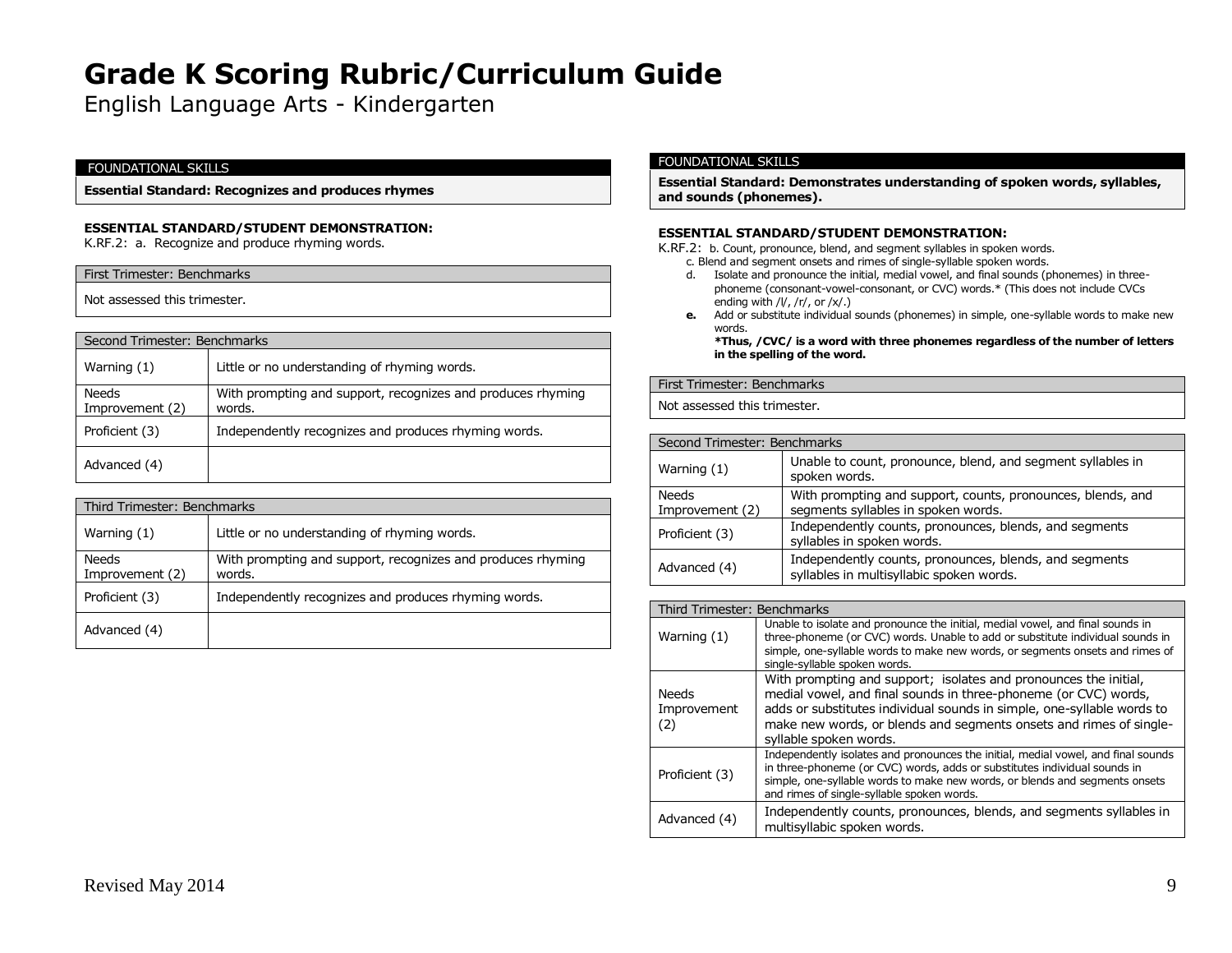English Language Arts - Kindergarten

# FOUNDATIONAL SKILLS

**Essential Standard: Knows and applies phonics in decoding words.**

### **ESSENTIAL STANDARD/STUDENT DEMONSTRATION:**

K.RF.3

a. Demonstrate basic knowledge of one-to-one letter-sound correspondences by producing the primary sound or many of the most frequent sounds for each consonant. b. Associate the long and short sounds with common spellings (graphemes) for the five major vowels.

d. Distinguish between similarly spelled words by identifying the sounds of the letters that differ.

| First Trimester: Benchmarks |                                                                |
|-----------------------------|----------------------------------------------------------------|
| Warning $(1)$               | Independently produces fewer than 10 introduced sounds.        |
| Needs Improvement (2)       | Independently produces 11-19 introduced sounds.                |
| Proficient (3)              | Independently able to produce 20 or more introduced<br>sounds. |
| Advanced (4)                |                                                                |

| Second Trimester: Benchmarks |                                                                                                         |
|------------------------------|---------------------------------------------------------------------------------------------------------|
| Warning $(1)$                | Independently produces fewer than 19 introduced sounds.                                                 |
| Needs Improvement (2)        | Inconsistently produces all introduced sounds and distinguish<br>between similarly spelled words.       |
| Proficient (3)               | Independently able to produce all introduced sounds and<br>distinguish between similarly spelled words. |
| Advanced (4)                 | Independently uses letter sound matches to decode<br>multisyllabic words.                               |

| Third Trimester: Benchmarks |                                                                                                         |
|-----------------------------|---------------------------------------------------------------------------------------------------------|
| Warning (1)                 | Unable to produce all introduced sounds and distinguish<br>between similarly spelled words.             |
| Needs Improvement (2)       | Inconsistently, produces all introduced sounds and<br>distinguish between similarly spelled words.      |
| Proficient (3)              | Independently able to produce all introduced sounds and<br>distinguish between similarly spelled words. |
| Advanced (4)                | Independently uses letter sound matches to decode<br>multisyllabic words.                               |

# FOUNDATIONAL SKILLS

**Essential Standard: Reads common high-frequency words**

#### **ESSENTIAL STANDARD/STUDENT DEMONSTRATION:**

K.RF.3:

c. Read common high-frequency words by sight (e.g., the, of, to, you, she, my, is, are, do, does).

| First Trimester: Benchmarks     |                                                                                      |
|---------------------------------|--------------------------------------------------------------------------------------|
| Warning (1)                     | Reads less than 5 introduced common high-frequency words by<br>sight.                |
| <b>Needs</b><br>Improvement (2) | Reads 5-9 introduced common high-frequency words by sight.                           |
| Proficient (3)                  | Independently reads more than 9 introduced common high-<br>frequency words by sight. |
| Advanced (4)                    |                                                                                      |

| Second Trimester: Benchmarks |                                                                               |
|------------------------------|-------------------------------------------------------------------------------|
| Warning (1)                  | Reads less than 10 introduced common high-frequency words by<br>sight.        |
| Needs<br>Improvement (2)     | Inconsistently, reads all introduced common high-frequency<br>words by sight. |
| Proficient (3)               | Independently reads all introduced common high-frequency<br>words by sight.   |
| Advanced (4)                 | Applies high frequency word knowledge to read more complex<br>texts.          |

| Third Trimester: Benchmarks |                                                                               |
|-----------------------------|-------------------------------------------------------------------------------|
| Warning (1)                 | Unable to read all introduced common high-frequency words by<br>sight.        |
| Needs<br>Improvement (2)    | Inconsistently, reads all introduced common high-frequency<br>words by sight. |
| Proficient (3)              | Independently reads all introduced common high-frequency<br>words by sight.   |
| Advanced (4)                | Applies high frequency word knowledge to read more complex<br>texts.          |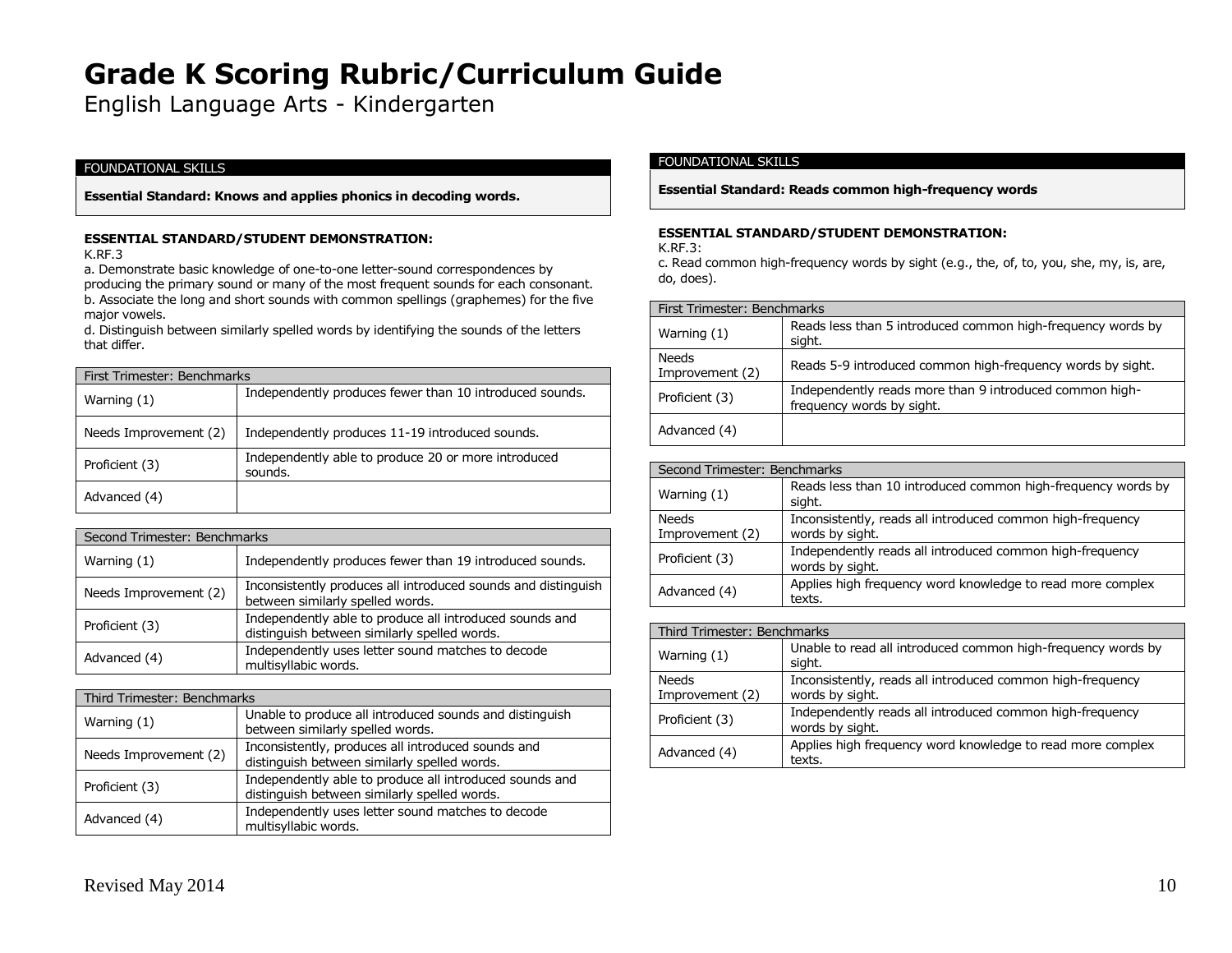English Language Arts - Kindergarten

# FOUNDATIONAL SKILLS

**Essential Standard: Reads emergent reader texts**

#### **ESSENTIAL STANDARD/STUDENT DEMONSTRATION:**

K.RF.4: Read emergent-reader texts with purpose and understanding.

#### First Trimester: Benchmarks

Not assessed during this trimester

# Second Trimester: Benchmarks

Not assessed during this trimester

| Third Trimester: Benchmarks |                                                                               |
|-----------------------------|-------------------------------------------------------------------------------|
| Warning $(1)$               | Unable to read emergent-reader texts.                                         |
| Needs Improvement (2)       | Requires prompting and support to read emergent-reader<br>texts.              |
| Proficient (3)              | Independently reads emergent-reader texts with purpose<br>and understanding.  |
| Advanced (4)                | Independently reads complex texts with purpose,<br>understanding and fluency. |

#### WRITTEN LANGUAGE

**Essential Standard: Formulates an opinion about topic or book**

#### **ESSENTIAL STANDARD/STUDENT DEMONSTRATION:**

W1: Use a combination of drawing, dictating, and writing to compose opinion pieces in which they tell a reader the topic or the name of the book they are writing about and state an opinion or preference about the topic or book (e.g., My favorite book is . . .).

| First Trimester: Benchmarks |                                                                                                                   |
|-----------------------------|-------------------------------------------------------------------------------------------------------------------|
| Warning $(1)$               | Little or no understanding about expressing an opinion.                                                           |
| Needs Improvement (2)       | With prompting and support, dictates an opinion or<br>preference about a topic or book.                           |
| Proficient (3)              | Independently dictates an opinion or preference about a<br>topic or book and gives a reason for their preference. |
| Advanced (4)                | Draws or writes to state an opinion about a topic or book.                                                        |

| Second Trimester: Benchmarks |                                                                                                                                                            |
|------------------------------|------------------------------------------------------------------------------------------------------------------------------------------------------------|
| Warning (1)                  | Little or no understanding about expressing an opinion.                                                                                                    |
| Needs Improvement (2)        | With prompting and support, dictates and draws a piece<br>about an opinion or preference about a topic or book.                                            |
| Proficient (3)               | Independently dictates and draws to compose a piece about<br>an opinion or preference about a topic or book and provides<br>a reason for their preference. |
| Advanced (4)                 | Writes to state an opinion about a topic or book and provides<br>a reason for their preference.                                                            |

| Third Trimester: Benchmarks |                                                                                                                                                          |
|-----------------------------|----------------------------------------------------------------------------------------------------------------------------------------------------------|
| Warning (1)                 | Little or no understanding about expressing an opinion.                                                                                                  |
| Needs Improvement (2)       | With prompting and support, draws and writes to compose a<br>piece about an opinion or preference about a topic or book.                                 |
| Proficient (3)              | Independently draws and writes to compose a piece about<br>an opinion or preference about a topic or book and provides<br>a reason for their preference. |
| Advanced (4)                |                                                                                                                                                          |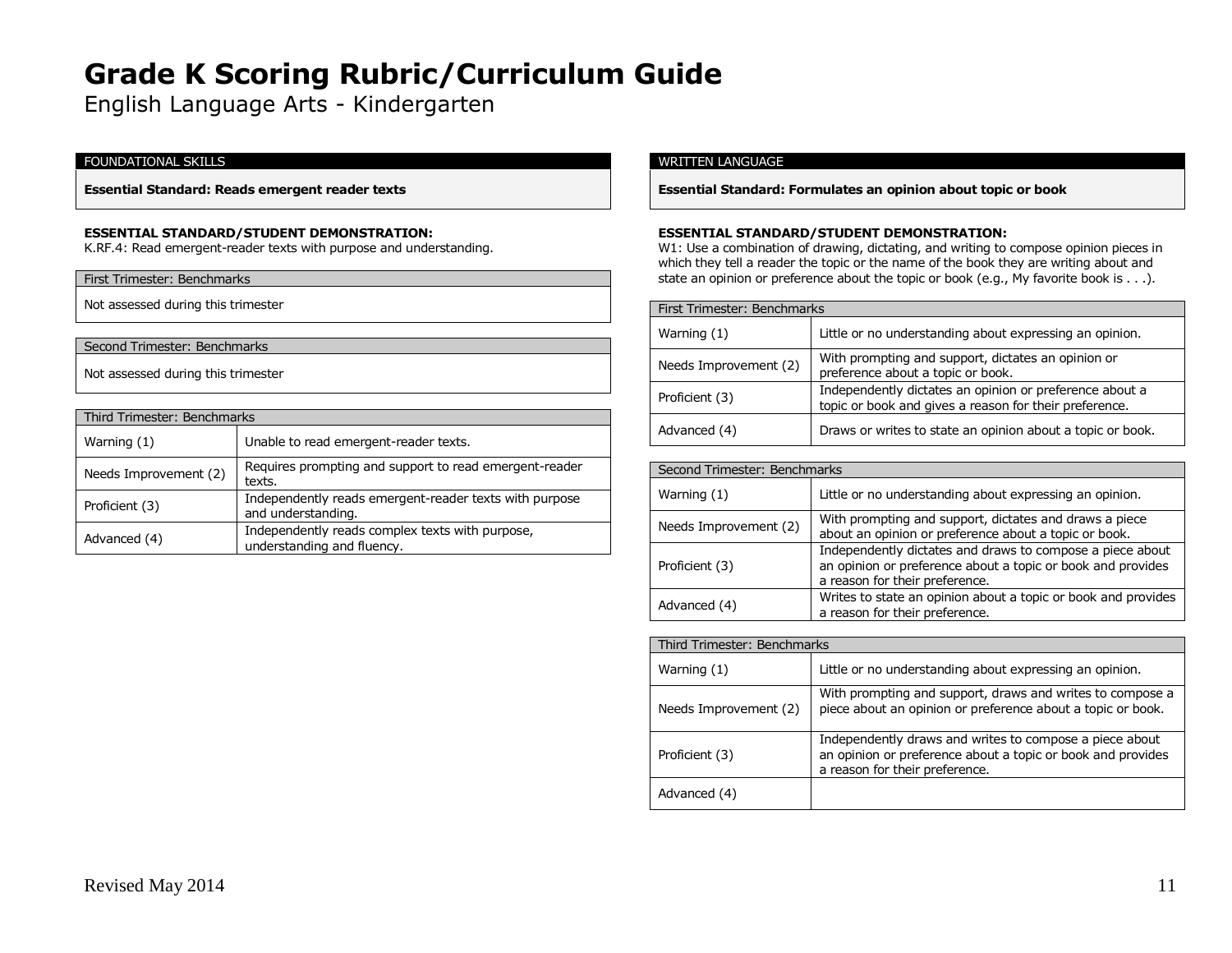English Language Arts - Kindergarten

# WRITTEN LANGUAGE

# **Essential Standard: Write about a topic in informational/explanatory text**

# **ESSENTIAL STANDARD/STUDENT DEMONSTRATION:**

W2: Use a combination of drawing, dictating, and writing to compose informative/explanatory texts in which they name what they are writing about and supply some information about the topic.

| First Trimester: Benchmarks |                                                                          |
|-----------------------------|--------------------------------------------------------------------------|
| Warning (1)                 | Little or no understanding about supplying information about a<br>topic. |
| <b>Needs</b>                | With prompting and support, names, dictates and draws                    |
| Improvement (2)             | information about a topic.                                               |
| Proficient (3)              | Independently names, dictates and draws information about a<br>topic.    |
| Advanced (4)                | Independently draws and writes information about a topic.                |

| Second Trimester: Benchmarks |                                                                                     |
|------------------------------|-------------------------------------------------------------------------------------|
| Warning $(1)$                | Little or no understanding about supplying information about a<br>topic.            |
| Needs<br>Improvement (2)     | With prompting and support, names, dictates and draws<br>information about a topic. |
| Proficient (3)               | Independently names, dictates and draws information about a<br>topic.               |
| Advanced (4)                 | Independently draws and writes information about a topic.                           |

| Third Trimester: Benchmarks     |                                                                                               |
|---------------------------------|-----------------------------------------------------------------------------------------------|
| Warning (1)                     | Little or no understanding about supplying information about a<br>topic.                      |
| <b>Needs</b><br>Improvement (2) | With prompting and support, names, draws and writes<br>information about a topic.             |
| Proficient (3)                  | Independently names, draws and writes information about a<br>topic.                           |
| Advanced (4)                    | Writes about information about a topic and supplies many<br>supporting details from the text. |

#### WRITTEN LANGUAGE

**Essential Standard: Sequencing events with reaction**

### **ESSENTIAL STANDARD/STUDENT DEMONSTRATION:**

W3: Use a combination of drawing, dictating, and writing to narrate a single event or several loosely linked events, tell about the events in the order in which they occurred, and provide a reaction to what happened.

| First Trimester: Benchmarks       |                                                                                                                                                                                                                         |
|-----------------------------------|-------------------------------------------------------------------------------------------------------------------------------------------------------------------------------------------------------------------------|
| Warning $(1)$                     | Little or no understanding about sequencing events and providing a<br>reaction.                                                                                                                                         |
| <b>Needs</b><br>Improvement<br>2) | With prompting and support, dictates to narrate a single event or<br>several loosely linked events, tell about the events in the order in which<br>they occurred, and provide a reaction to what happened.              |
| Proficient (3)                    | Independently dictates to narrate a single event or several loosely<br>linked events, tell about the events in the order in which they occurred,<br>and provide a reaction to what happened.                            |
| Advanced (4)                      | Independently draws a detailed picture and writes to narrate a single<br>event or several loosely linked events, tell about the events in the order<br>in which they occurred, and provide a reaction to what happened. |

| Second Trimester: Benchmarks |                                                                                                                                                                                                                         |
|------------------------------|-------------------------------------------------------------------------------------------------------------------------------------------------------------------------------------------------------------------------|
| Warning $(1)$                | Little or no understanding about sequencing events and providing a<br>reaction.                                                                                                                                         |
| <b>Needs</b><br>Improvement  | With prompting and support, dictates and draws to narrate a single<br>event or several loosely linked events, tell about the events in the order<br>in which they occurred, and provide a reaction to what happened.    |
| Proficient (3)               | Independently dictates and draws to narrate a single event or several<br>loosely linked events, tell about the events in the order in which they<br>occurred, and provide a reaction to what happened.                  |
| Advanced (4)                 | Independently draws a detailed picture and writes to narrate a single<br>event or several loosely linked events, tell about the events in the order<br>in which they occurred, and provide a reaction to what happened. |

| Third Trimester: Benchmarks |                                                                                                                                                                                                                    |
|-----------------------------|--------------------------------------------------------------------------------------------------------------------------------------------------------------------------------------------------------------------|
| Warning $(1)$               | Little or no understanding about sequencing events and providing a<br>reaction.                                                                                                                                    |
| <b>Needs</b><br>Improvement | With prompting and support, draws and writes to narrate a single event<br>or several loosely linked events, tell about the events in the order in<br>which they occurred, and provide a reaction to what happened. |
| Proficient (3)              | Independently draws and writes to narrate a single event or several<br>loosely linked events, tell about the events in the order in which they<br>occurred, and provide a reaction to what happened.               |
| Advanced (4)                | Writes to narrate a single event or several loosely linked events of a<br>complex story in a logical sequence and draw conclusions.                                                                                |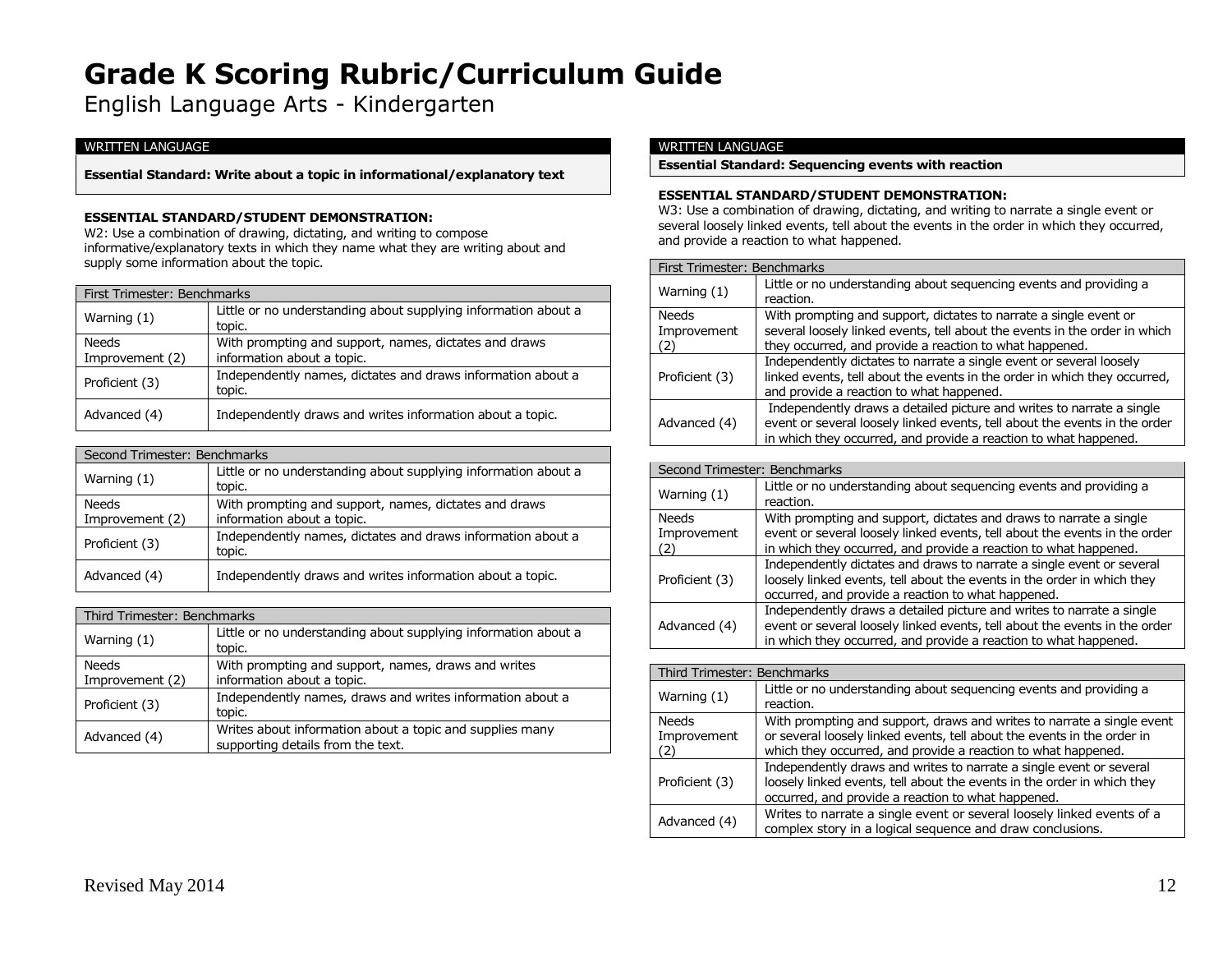English Language Arts - Kindergarten

# WRITTEN LANGUAGE

**Essential Standard: Compose Poetry**

### **ESSENTIAL STANDARD/STUDENT DEMONSTRATION:**

MA.3A 3a.: With prompting and support, write or dictate poems with rhyme and repetition

#### First Trimester: Benchmarks

Not assessed during this trimester

#### Second Trimester: Benchmarks

| Warning (1)                     | Little or no understanding of poetry.                                                   |
|---------------------------------|-----------------------------------------------------------------------------------------|
| <b>Needs</b><br>Improvement (2) | Requires substantial prompting and support dictates poems with<br>rhyme and repetition. |
| Proficient (3)                  | With prompting and support dictates poems with rhyme and<br>repetition.                 |
| Advanced (4)                    | Independently dictates or writes poems with rhyme and<br>repetition.                    |

| Third Trimester: Benchmarks     |                                                                                                   |  |
|---------------------------------|---------------------------------------------------------------------------------------------------|--|
| Warning (1)                     | Little or no understanding of poetry.                                                             |  |
| <b>Needs</b><br>Improvement (2) | Requires substantial prompting and support dictates or writes<br>poems with rhyme and repetition. |  |
| Proficient (3)                  | With prompting and support dictates or writes poems with rhyme<br>and repetition.                 |  |
| Advanced (4)                    | Independently writes poems with rhyme and repetition.                                             |  |

# WRITTEN LANGUAGE

**Essential Standard: Editing Writing**

### **ESSENTIAL STANDARD/STUDENT DEMONSTRATION:**

W5: With guidance and support from adults, respond to questions and suggestions from peers and add details to strengthen writing as needed.

First Trimester: Benchmarks

Not assessed during this trimester

### Second Trimester: Benchmarks

| Third Trimester: Benchmarks |                                                                                                                                                           |
|-----------------------------|-----------------------------------------------------------------------------------------------------------------------------------------------------------|
| Warning $(1)$               | Little or no understanding of editing.                                                                                                                    |
| Needs<br>Improvement (2)    | With substantial quidance and support from adults responds to<br>questions and suggestions from peers and add details to<br>strengthen writing as needed. |
| Proficient (3)              | With quidance and support from adults responds to questions and<br>suggestions from peers and add details to strengthen writing as<br>needed.             |
| Advanced (4)                | Independently responds to questions and suggestions from peers<br>and add details to strengthen writing as needed.                                        |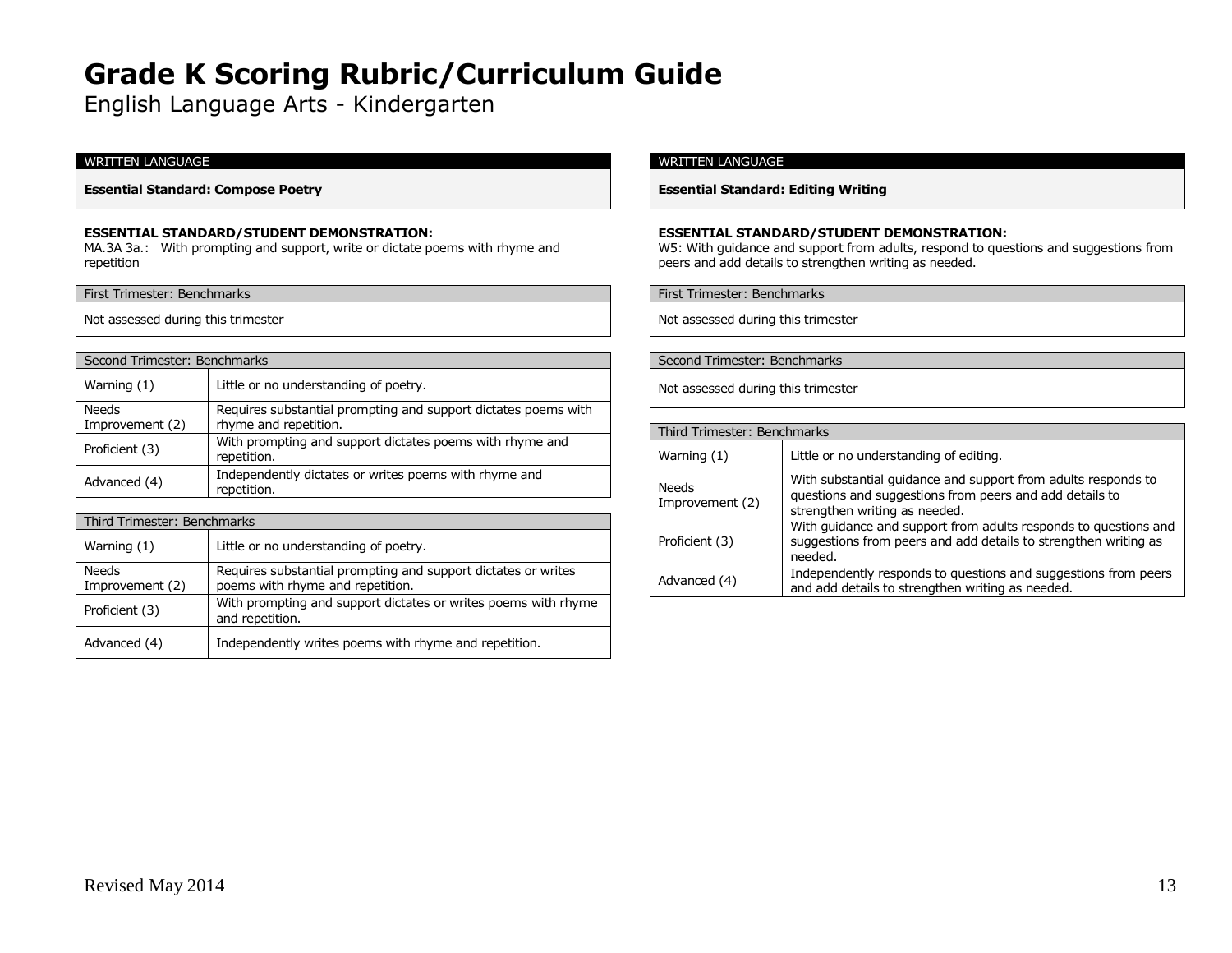English Language Arts - Kindergarten

# WRITTEN LANGUAGE

**Essential Standard: Produce and publish writing**

#### **ESSENTIAL STANDARD/STUDENT DEMONSTRATION:**

W6: With guidance and support from adults, explore a variety of digital tools to produce and publish writing, including in collaboration with peers.

Not assessed during this trimester

# Second Trimester: Benchmarks

Not assessed this trimester

| Third Trimester: Benchmarks |                                                                                                                                                                       |
|-----------------------------|-----------------------------------------------------------------------------------------------------------------------------------------------------------------------|
| Warning $(1)$               | Little or no understanding of producing and publishing.                                                                                                               |
| Needs<br>Improvement (2)    | Requires substantial quidance and support from adults, explore a<br>variety of digital tools to produce and publish writing including in<br>collaboration with peers. |
| Proficient (3)              | With guidance and support from adults, explore a variety of<br>digital tools to produce and publish writing including in<br>collaboration with peers.                 |
| Advanced (4)                | Independently explore a variety of digital tools to produce and<br>publish writing including in collaboration with peers.                                             |

# WRITTEN LANGUAGE

**Essential Standard: Prints upper/lowercase letters**

#### **ESSENTIAL STANDARD/STUDENT DEMONSTRATION:**

L1a: Demonstrate command of the conventions of standard English grammar and usage when writing or speaking.

a. Print many upper- and lowercase letters.

| First Trimester: Benchmarks        |  |
|------------------------------------|--|
| Not assessed during this trimester |  |

| Second Trimester: Benchmarks    |                                                                                                    |
|---------------------------------|----------------------------------------------------------------------------------------------------|
| Warning $(1)$                   | Cannot print upper and lower case letters of the alphabet.                                         |
| <b>Needs</b><br>Improvement (2) | Requires teacher support and /or a model to print upper and<br>lower case letters of the alphabet. |
| Proficient (3)                  | Independently prints upper and lower case letters of the<br>alphabet.                              |
| Advanced (4)                    |                                                                                                    |

Third Trimester: Benchmarks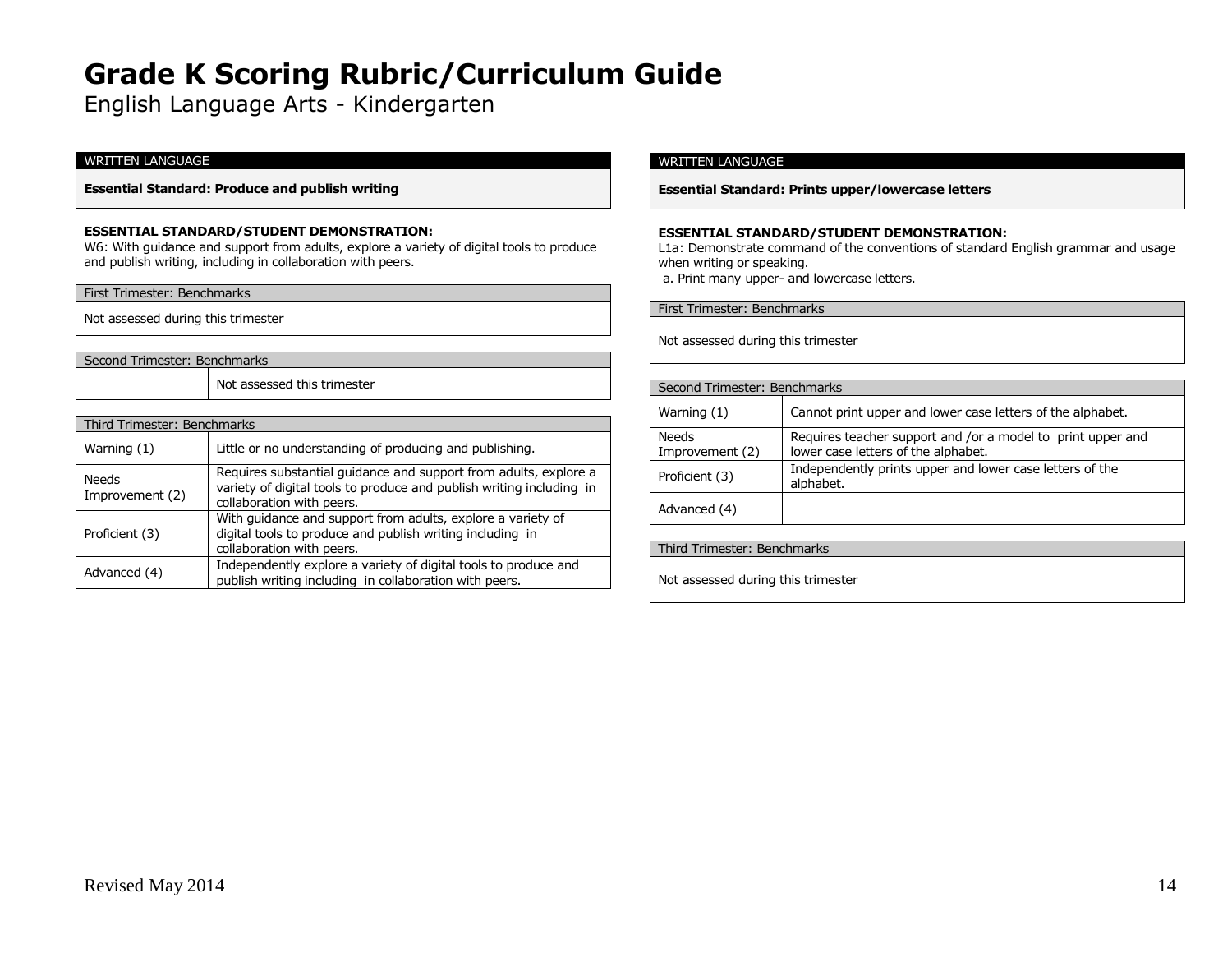English Language Arts - Kindergarten

# WRITTEN LANGUAGE

**Essential Standard: Participates in shared research and writing projects**

#### **ESSENTIAL STANDARD/STUDENT DEMONSTRATION:**

W7: Participate in shared research and writing projects (e.g., explore a number of books by a favorite author and express opinions about them).

W8: With guidance and support from adults, recall information from experiences or gather information from provided sources to answer a question.

|  | First Trimester: Benchmarks     |                                                                                                                                                                                                                   |
|--|---------------------------------|-------------------------------------------------------------------------------------------------------------------------------------------------------------------------------------------------------------------|
|  | Warning (1)                     | Little or no understanding of research and writing projects.                                                                                                                                                      |
|  | <b>Needs</b><br>Improvement (2) | With substantial guidance and support is able to participate in<br>research and writing projects from recalled or gathered<br>information.                                                                        |
|  | Proficient (3)                  | With quidance and support is able to participate in research and<br>writing projects from recalled or gathered information (exploring<br>a number of books by the same author and express opinions<br>about them) |
|  | Advanced (4)                    | Independently researches and writes on a topic.                                                                                                                                                                   |

| Second Trimester: Benchmarks |                                                                                                                                                              |
|------------------------------|--------------------------------------------------------------------------------------------------------------------------------------------------------------|
| Warning (1)                  | Little or no understanding of research and writing projects.                                                                                                 |
| Needs<br>Improvement (2)     | With substantial quidance and support is able to recall information<br>from experiences or gather information from provided sources to<br>answer a question. |
| Proficient (3)               | With guidance and support is able to recall information from<br>experiences or gather information from provided sources to<br>answer a question.             |
| Advanced (4)                 | Independently researches and writes on a topic.                                                                                                              |

| Third Trimester: Benchmarks |                                                                                                                                            |
|-----------------------------|--------------------------------------------------------------------------------------------------------------------------------------------|
| Warning $(1)$               | Little or no understanding of research and writing projects.                                                                               |
| Needs<br>Improvement (2)    | With substantial guidance and support is able to participate in<br>research and writing projects from recalled or gathered<br>information. |
| Proficient (3)              | With guidance and support is able to participate in research and<br>writing projects from recalled or gathered information.                |

Advanced (4) | Independently researches and writes on a topic.

#### SPEAKING AND LISTENING

**Essential Standard: Participates in collaborative conversations with peers and adults**

#### **ESSENTIAL STANDARD/STUDENT DEMONSTRATION:**

**SL.1.** Participate in collaborative conversations with diverse partners about *kindergarten topics and texts* with peers and adults in small and larger groups. a. Follow agreed-upon rules for discussions (e.g., listening to others and taking turns speaking about the topics and texts under discussion). b. Continue a conversation through multiple exchanges.

| First Trimester: Benchmarks |                                                                                                                                                     |
|-----------------------------|-----------------------------------------------------------------------------------------------------------------------------------------------------|
| Warning (1)                 | Very hesitant to participate in collaborative conversations<br>with peers and adults in small and larger groups.                                    |
| Needs Improvement (2)       | Requires teacher prompting to participate in collaborative<br>conversations with peers and adults in small and larger<br>groups without dominating. |
| Proficient (3)              | Participates in appropriate collaborative conversations with<br>peers and adults in small and larger groups without<br>dominating.                  |
| Advanced (4)                | Initiates collaborative and meaningful conversations with<br>peers and adults in small and larger groups without<br>dominating.                     |

| Second Trimester: Benchmarks |                                                                                                                                                     |
|------------------------------|-----------------------------------------------------------------------------------------------------------------------------------------------------|
| Warning $(1)$                | Very hesitant to participate in collaborative conversations<br>with peers and adults in small and larger groups.                                    |
| Needs Improvement (2)        | Requires teacher prompting to participate in collaborative<br>conversations with peers and adults in small and larger<br>groups without dominating. |
| Proficient (3)               | Participates in appropriate collaborative conversations with<br>peers and adults in small and larger groups without<br>dominating.                  |
| Advanced (4)                 | Initiates collaborative and meaningful conversations with<br>peers and adults in small and larger groups without<br>dominating.                     |

Third Trimester: Benchmarks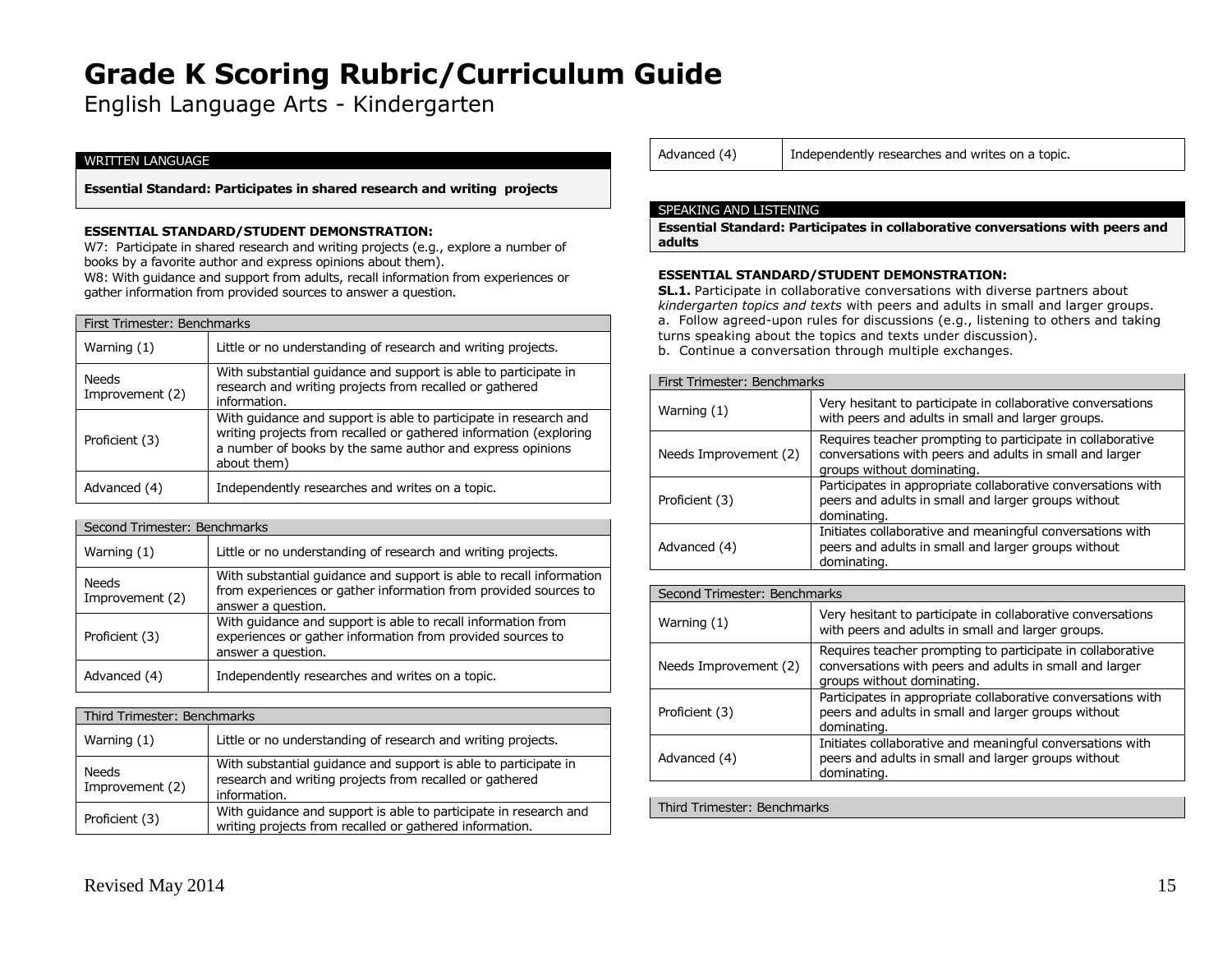English Language Arts - Kindergarten

| Warning (1)           | Very hesitant to participate in collaborative conversations<br>with peers and adults in small and larger groups.                                    |
|-----------------------|-----------------------------------------------------------------------------------------------------------------------------------------------------|
| Needs Improvement (2) | Requires teacher prompting to participate in collaborative<br>conversations with peers and adults in small and larger<br>groups without dominating. |
| Proficient (3)        | Participates in collaborative conversations with peers and<br>adults in small and larger groups without dominating.                                 |
| Advanced (4)          | Initiates collaborative and meaningful conversations with<br>peers and adults in small and larger groups without<br>dominating.                     |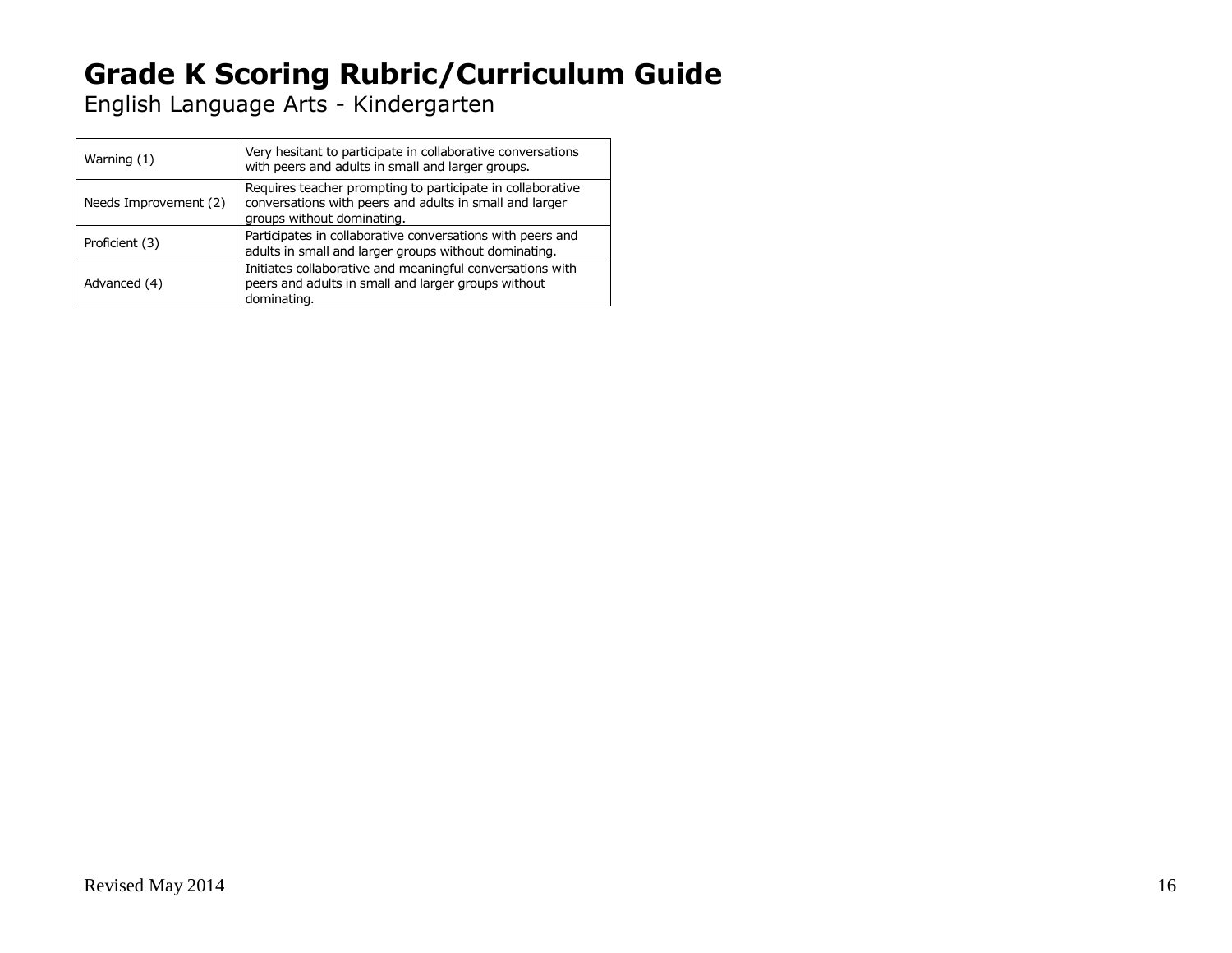English Language Arts - Kindergarten

#### SPEAKING AND LISTENING

**Essential Standard: Understands a text read aloud by asking and answering questions about key details**

# **ESSENTIAL STANDARD/STUDENT DEMONSTRATION:**

**SL.2.** Confirm understanding of a text read aloud or information presented orally or through other media by asking and answering questions about key details and requesting clarification if something is not understood

| First Trimester: Benchmarks     |                                                                                                                                                                 |
|---------------------------------|-----------------------------------------------------------------------------------------------------------------------------------------------------------------|
| Warning $(1)$                   | Little or no evidence of understanding of a text read aloud or<br>information presented orally.                                                                 |
| <b>Needs</b><br>Improvement (2) | Requires teacher prompting to confirm understanding of a text read<br>aloud or information presented orally by <b>answering</b> questions<br>about key details. |
| Proficient (3)                  | Independently confirms understanding of a text read aloud or<br>information presented orally by answering questions about key<br>details.                       |
| Advanced (4)                    |                                                                                                                                                                 |

| Second Trimester: Benchmarks |                                                                                                                                                                                                  |
|------------------------------|--------------------------------------------------------------------------------------------------------------------------------------------------------------------------------------------------|
| Warning $(1)$                | Little or no evidence of understanding of a text read aloud or<br>information presented orally.                                                                                                  |
| Needs<br>Improvement (2)     | Requires teacher prompting to confirm understanding of a text read<br>aloud or information presented orally by answering questions<br>about key details and requesting clarification when needed |
| Proficient (3)               | Independently confirms understanding of a text read aloud or<br>information presented orally by answering questions about key<br>details and requesting clarification when needed.               |
| Advanced (4)                 |                                                                                                                                                                                                  |

| Third Trimester: Benchmarks |                                                                                                                                                                                                                |
|-----------------------------|----------------------------------------------------------------------------------------------------------------------------------------------------------------------------------------------------------------|
| Warning $(1)$               | Little or no evidence of understanding of a text read aloud or<br>information presented orally.                                                                                                                |
| Needs<br>Improvement (2)    | Requires teacher prompting to confirm understanding of a text read<br>aloud or information presented orally by asking and answering<br>questions about key details and requesting clarification when<br>needed |
| Proficient (3)              | Independently confirms understanding of a text read aloud or<br>information presented orally by asking and answering questions<br>about key details and requesting clarification when needed.                  |
| Advanced (4)                |                                                                                                                                                                                                                |

### SPEAKING AND LISTENING

**Essential Standard: Asks and answers questions in order to seek help or clarify**

### **ESSENTIAL STANDARD/STUDENT DEMONSTRATION:**

**SL.3.** Ask and answer questions in order to seek help, get information, or clarify something that is not understood

| First Trimester: Benchmarks     |                                                                                                                                                  |
|---------------------------------|--------------------------------------------------------------------------------------------------------------------------------------------------|
| Warning $(1)$                   | Very hesitant to ask and answer questions in order to seek help,<br>get information or clarify something that is not understood.                 |
| <b>Needs</b><br>Improvement (2) | Requires teacher prompting to ask and answer questions in order to<br>seek help, get information or clarify something that is not<br>understood. |
| Proficient (3)                  | Asks and answers questions in order to seek help, get information<br>or clarify something that is not understood.                                |
| Advanced (4)                    |                                                                                                                                                  |

| Second Trimester: Benchmarks    |                                                                                                                                                  |
|---------------------------------|--------------------------------------------------------------------------------------------------------------------------------------------------|
| Warning $(1)$                   | Very hesitant to ask and answer questions in order to seek help,<br>get information or clarify something that is not understood.                 |
| <b>Needs</b><br>Improvement (2) | Requires teacher prompting to ask and answer questions in order to<br>seek help, get information or clarify something that is not<br>understood. |
| Proficient (3)                  | Asks and answers questions in order to seek help, get information<br>or clarify something that is not understood.                                |
| Advanced (4)                    |                                                                                                                                                  |

| Third Trimester: Benchmarks |                                                                                                                                                  |
|-----------------------------|--------------------------------------------------------------------------------------------------------------------------------------------------|
| Warning $(1)$               | Very hesitant to ask and answer questions in order to seek help,<br>get information or clarify something that is not understood.                 |
| Needs<br>Improvement (2)    | Requires teacher prompting to ask and answer questions in order to<br>seek help, get information or clarify something that is not<br>understood. |
| Proficient (3)              | Asks and answers questions in order to seek help, get information<br>or clarify something that is not understood.                                |
| Advanced (4)                |                                                                                                                                                  |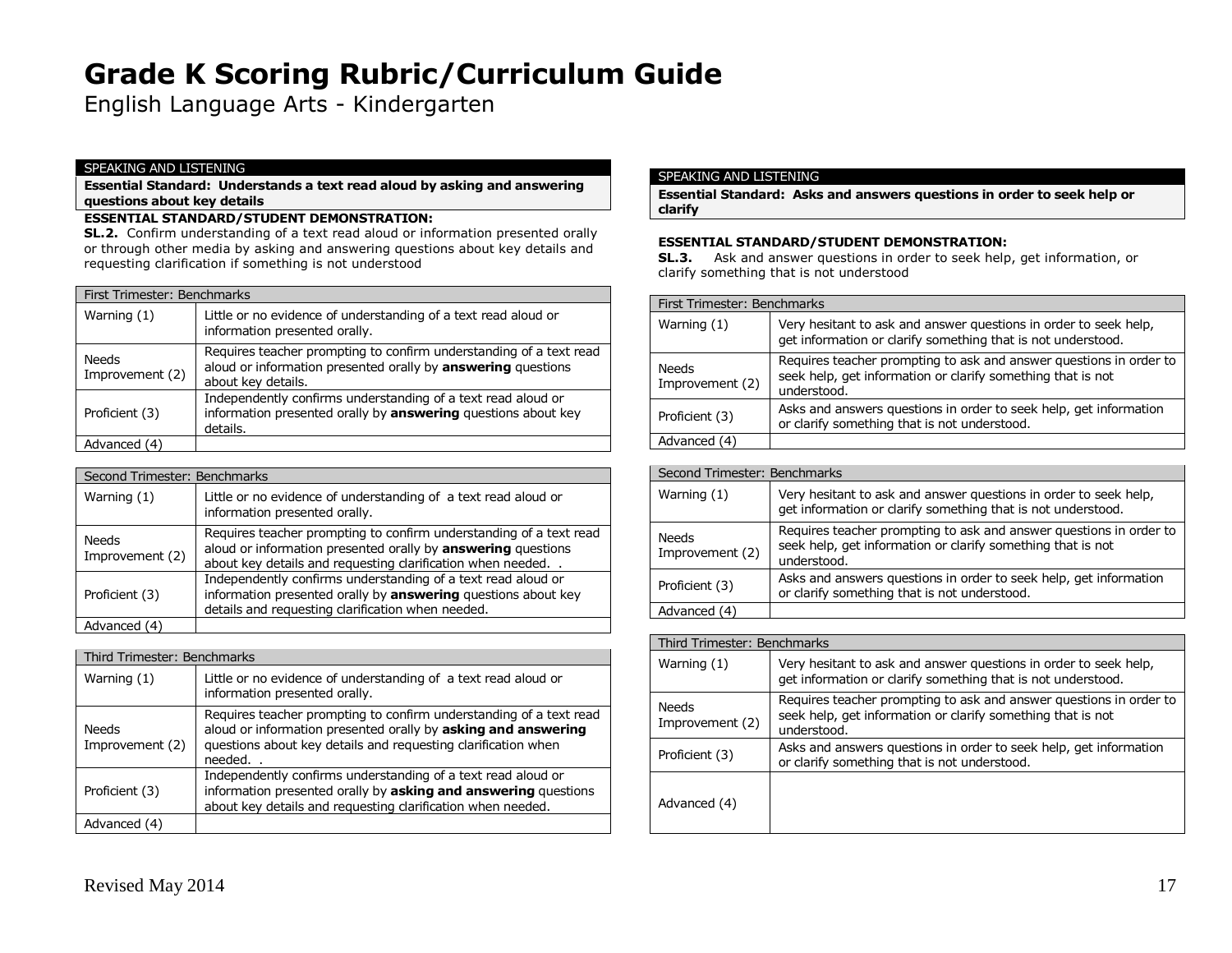English Language Arts - Kindergarten

#### SPEAKING AND LISTENING

**Essential Standard: Describes familiar people, places, things or events with detail and appropriate visual displays**

# **ESSENTIAL STANDARD/STUDENT DEMONSTRATION:**

**SL.4.** Describe familiar people, places, things, and events and, with prompting and support, provide additional detail.

**SL.5.** Add drawings or other visual displays to descriptions as desired to provide additional detail.

| First Trimester: Benchmarks     |                                                                                                                                        |
|---------------------------------|----------------------------------------------------------------------------------------------------------------------------------------|
| Warning $(1)$                   | Very hesitant to describe familiar people, places, things, and events.                                                                 |
| <b>Needs</b><br>Improvement (2) | Limited or basic description of familiar people, places, things, and<br>events. Adds appropriate visual displays to their description. |
| Proficient (3)                  | Describes familiar people, places, things, and events and, with<br>prompting and support, provides additional detail.                  |
| Advanced (4)                    | Independently describes familiar people, places, things, and events<br>and provides elaborative detail.                                |

| Second Trimester: Benchmarks |                                                                                                                                                                                 |
|------------------------------|---------------------------------------------------------------------------------------------------------------------------------------------------------------------------------|
| Warning $(1)$                | Very hesitant to describe familiar people, places, things, and events.                                                                                                          |
| Needs<br>Improvement (2)     | Limited or basic description of familiar people, places, things, and<br>events. Adds appropriate visual displays to their description.                                          |
| Proficient (3)               | Describes familiar people, places, things, and events and, with<br>prompting and support, provides additional detail. Adds<br>appropriate visual displays to their description. |
| Advanced (4)                 | Independently describes familiar people, places, things, and events<br>and provides elaborative detail. Adds interesting visual displays to<br>their description.               |

| Third Trimester: Benchmarks |                                                                                                                                                                                 |
|-----------------------------|---------------------------------------------------------------------------------------------------------------------------------------------------------------------------------|
| Warning $(1)$               | Very hesitant to describe familiar people, places, things, and events.                                                                                                          |
| Needs<br>Improvement (2)    | Limited or basic description of familiar people, places, things, and<br>events. Adds appropriate visual displays to their description.                                          |
| Proficient (3)              | Describes familiar people, places, things, and events and, with<br>prompting and support, provides additional detail. Adds<br>appropriate visual displays to their description. |
| Advanced (4)                | Independently describes familiar people, places, things, and events<br>and provides elaborative detail. Adds interesting visual displays to<br>their description.               |

### SPEAKING AND LISTENING

**Essential Standard: Speaks audibly and expresses ideas clearly**

#### **ESSENTIAL STANDARD/STUDENT DEMONSTRATION:**

**SL.6.** Speak audibly and express thoughts, feelings, and ideas clearly.

| First Trimester: Benchmarks |                                                                                                   |
|-----------------------------|---------------------------------------------------------------------------------------------------|
| Warning $(1)$               | Unable to speak audibly and express thoughts, feelings, and ideas<br>clearly.                     |
| Needs<br>Improvement (2)    | Requires teacher prompting to speak audibly and express thoughts,<br>feelings, and ideas clearly. |
| Proficient (3)              | Speaks audibly and expresses thoughts, feelings, and ideas clearly.                               |
| Advanced (4)                |                                                                                                   |

| Second Trimester: Benchmarks    |                                                                                                   |
|---------------------------------|---------------------------------------------------------------------------------------------------|
| Warning $(1)$                   | Unable to speak audibly and express thoughts, feelings, and ideas<br>clearly.                     |
| <b>Needs</b><br>Improvement (2) | Requires teacher prompting to speak audibly and express thoughts,<br>feelings, and ideas clearly. |
| Proficient (3)                  | Speaks audibly and expresses thoughts, feelings, and ideas clearly.                               |
| Advanced (4)                    |                                                                                                   |

| Third Trimester: Benchmarks     |                                                                                                   |
|---------------------------------|---------------------------------------------------------------------------------------------------|
| Warning $(1)$                   | Unable to speak audibly and express thoughts, feelings, and ideas<br>clearly.                     |
| <b>Needs</b><br>Improvement (2) | Requires teacher prompting to speak audibly and express thoughts,<br>feelings, and ideas clearly. |
| Proficient (3)                  | Speaks audibly and expresses thoughts, feelings, and ideas clearly.                               |
| Advanced (4)                    |                                                                                                   |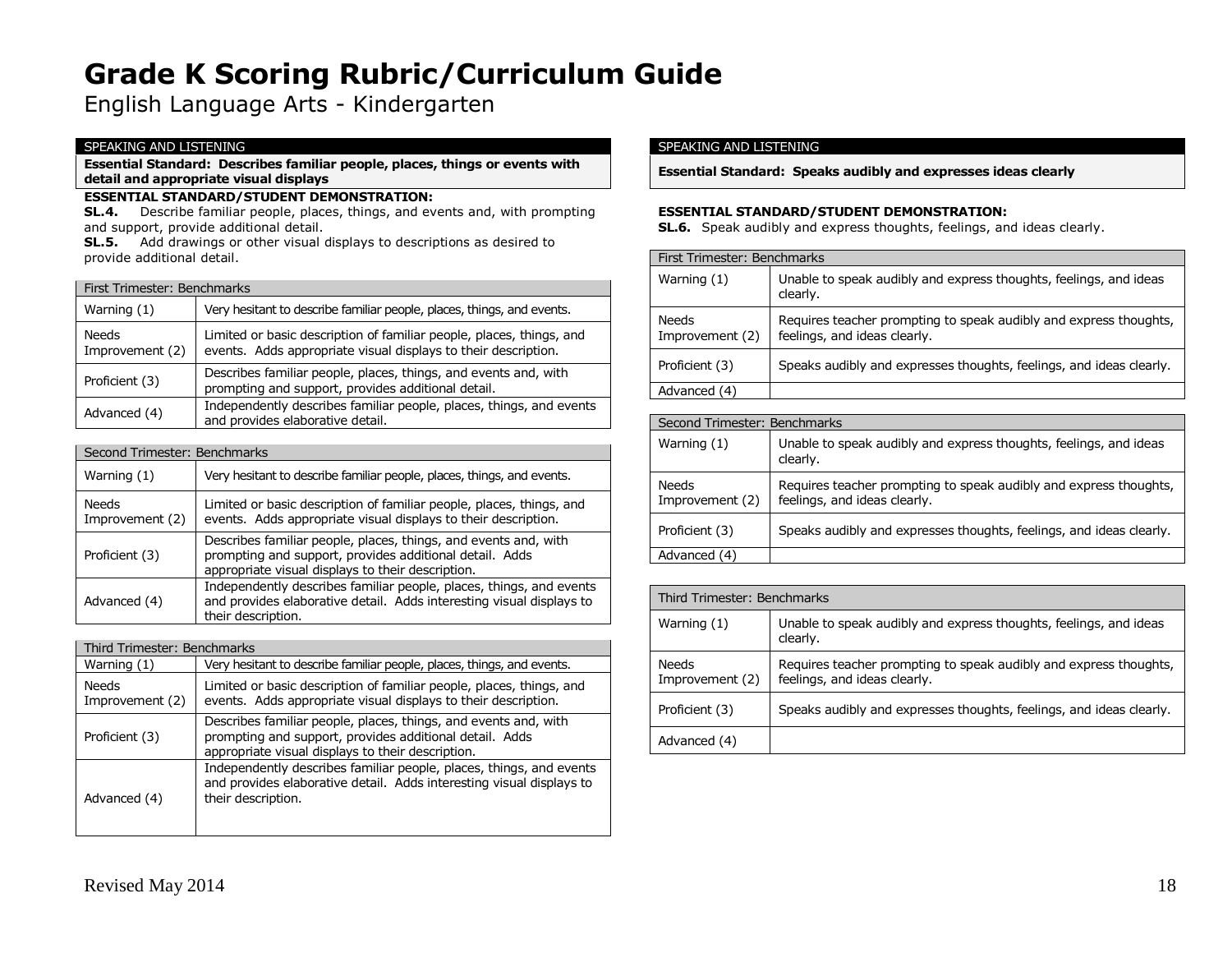English Language Arts - Kindergarten

#### LANGUAGE AND VOCABULARY

**Essential Standard: Demonstrates command of English grammar when writing or speaking**

#### **ESSENTIAL KNOWLEDGE OUTCOME:**

Students use standard English grammar and conventions of language when speaking and writing. Students acquire, understand, and use new and diverse vocabulary

#### **ESSENTIAL STANDARD/STUDENT DEMONSTRATION:**

K.L 1: Demonstrate command of the conventions of standard English grammar and usage when writing or speaking.

- b. Use frequently occurring nouns and verbs.
- c. Form regular plural nouns orally by adding /s/ or /es/ (e.g., dog, dogs; wish, wishes).
- d. Understand and use question words (interrogatives) (e.g., who, what, where, when, why, how).
- e. Use the most frequently occurring prepositions (e.g., to, from, in, out, on, off, for, of, by, with).
- f. Produce and expand complete sentences in shared language activities.

#### First Trimester: Benchmarks

Not assessed during this trimester

| Second Trimester: Benchmarks |                                                                                                                                                         |
|------------------------------|---------------------------------------------------------------------------------------------------------------------------------------------------------|
| Warning (1)                  | Unable to speak and write with correct grammar.                                                                                                         |
| Needs<br>Improvement (2)     | Requires prompting and support to speak and write with correct<br>grammar (e.g., plural nouns, question words, prepositions and<br>complete sentences). |
| Proficient (3)               | Independently speaks and writes with correct grammar (e.g.,<br>plural nouns, question words, prepositions and complete<br>sentences).                   |
| Advanced (4)                 |                                                                                                                                                         |

| Third Trimester: Benchmarks     |                                                                                                                                                         |
|---------------------------------|---------------------------------------------------------------------------------------------------------------------------------------------------------|
| Warning $(1)$                   | Unable to speak and write with correct grammar.                                                                                                         |
| <b>Needs</b><br>Improvement (2) | Requires prompting and support to speak and write with correct<br>grammar (e.g., plural nouns, question words, prepositions and<br>complete sentences). |
| Proficient (3)                  | Independently speaks and writes with correct grammar (e.g.,<br>plural nouns, question words, prepositions and complete<br>sentences).                   |
| Advanced (4)                    |                                                                                                                                                         |

#### LANGUAGE AND VOCABULARY

#### **Essential Standard: Demonstrates conventions of standard English**

#### **ESSENTIAL STANDARD/STUDENT DEMONSTRATION:**

L2: Demonstrate command of the conventions of standard English capitalization, punctuation, and spelling when writing.

- a. Capitalize the first word in a sentence and the pronoun I.
- b. Recognize and name end punctuation.
- c. Write a letter or letters for most consonant and short-vowel sounds (phonemes).
- d. Spell simple words phonetically, drawing on knowledge of sound-letter relationships.

First Trimester: Benchmarks

| Second Trimester: Benchmarks |                                                                                                                                                                          |
|------------------------------|--------------------------------------------------------------------------------------------------------------------------------------------------------------------------|
| Warning (1)                  | Little or no understanding of writing a letter or letters for most<br>consonant sounds.                                                                                  |
| Needs<br>Improvement (2)     | Requires support to write a letter or letters for most consonant<br>sounds and spells simple words phonetically, drawing on<br>knowledge of sound- letter relationships. |
| Proficient (3)               | Independently writes a letter or letters for most consonant<br>sounds and spells simple words phonetically, drawing on<br>knowledge of sound- letter relationships.      |
| Advanced (4)                 | Independently uses capitalization, punctuation and<br>correct/phonetic spelling when writing.                                                                            |

| Third Trimester: Benchmarks     |                                                                                                          |  |
|---------------------------------|----------------------------------------------------------------------------------------------------------|--|
| Warning $(1)$                   | Little or no understanding of capitalization, punctuation and<br>correct/phonetic spelling when writing. |  |
| <b>Needs</b><br>Improvement (2) | Requires support to uses capitalization, punctuation and<br>correct/phonetic spelling when writing.      |  |
| Proficient (3)                  | Independently uses capitalization, punctuation and<br>correct/phonetic spelling when writing.            |  |
| Advanced (4)                    |                                                                                                          |  |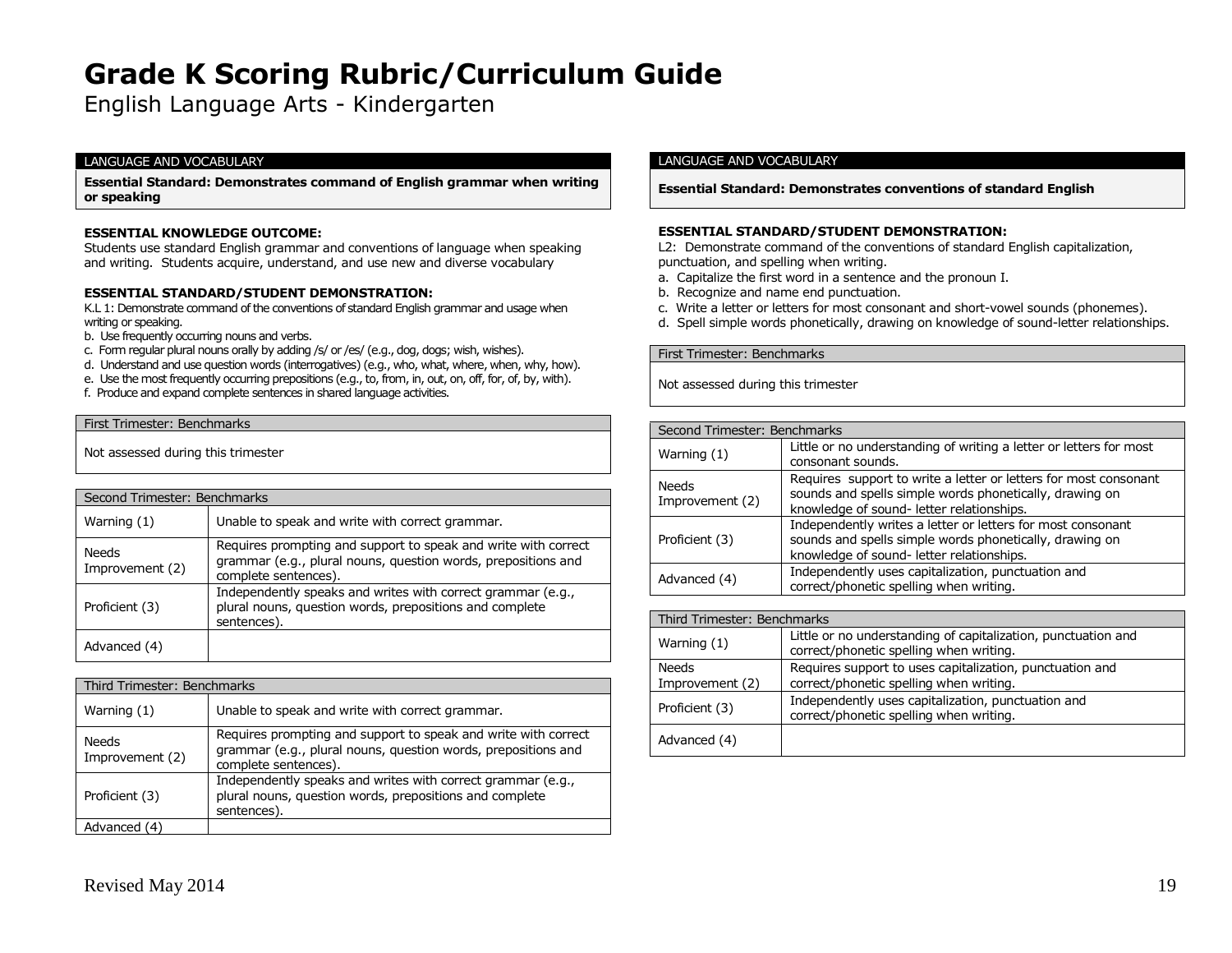Mathematics - Kindergarten

# COUNTING AND CARDINALITY

**Essential Standard: Counts to 100 by ones and tens**

#### **ESSENTIAL KNOWLEDGE OUTCOME:**

Students understand and explain what numbers mean, how they may be represented, and what relationships exist among them to accurately and efficiently perform computations.

#### **ESSENTIAL STANDARD/STUDENT DEMONSTRATION:**

K.CC.1: Counts to 100 by ones or tens

| First Trimester: Benchmarks |                                                              |  |
|-----------------------------|--------------------------------------------------------------|--|
| Warning (1)                 | Little or no understanding of counting.                      |  |
| Needs Improvement (2)       | With prompting and support, counts up to 20 by ones and tens |  |
| Proficient (3)              | Independently counts to 20 by ones                           |  |
| Advanced (4)                |                                                              |  |

| Second Trimester: Benchmarks |                                                                 |
|------------------------------|-----------------------------------------------------------------|
| Warning $(1)$                | Little or no understanding of counting.                         |
| Needs Improvement (2)        | With prompting and support, counts up to 50 by ones and<br>tens |
| Proficient (3)               | Independently counts to 50 by ones and tens                     |
| Advanced (4)                 |                                                                 |

| Third Trimester: Benchmarks |                                                                   |
|-----------------------------|-------------------------------------------------------------------|
| Warning (1)                 | Little or no understanding of counting.                           |
| Needs Improvement (2)       | With prompting and support, counts up to 100 by ones and<br>tens. |
| Proficient (3)              | Independently counts to 100 by ones and tens.                     |
| Advanced (4)                |                                                                   |

### COUNTING AND CARDINALITY

**Essential Standard: Counts forward beginning from a given number**

### **ESSENTIAL STANDARD/STUDENT DEMONSTRATION:**

K.CC.2: Count forward beginning from a given number within the known sequence (instead of having to begin at 1)

First Trimester: Benchmarks

| Second Trimester: Benchmarks |                                                                                                                                                                  |
|------------------------------|------------------------------------------------------------------------------------------------------------------------------------------------------------------|
| Warning $(1)$                | Unable to count from any given number                                                                                                                            |
| Needs Improvement (2)        | With prompting and support, counts forward from any given<br>number and understands that each successive number name<br>refers to a quantity that is one larger. |
| Proficient (3)               | Independently, counts forward from any given number and<br>understands that each successive number name refers to a<br>quantity that is one larger.              |
| Advanced (4)                 |                                                                                                                                                                  |

| Third Trimester: Benchmarks |                                    |
|-----------------------------|------------------------------------|
|                             | Not assessed during this trimester |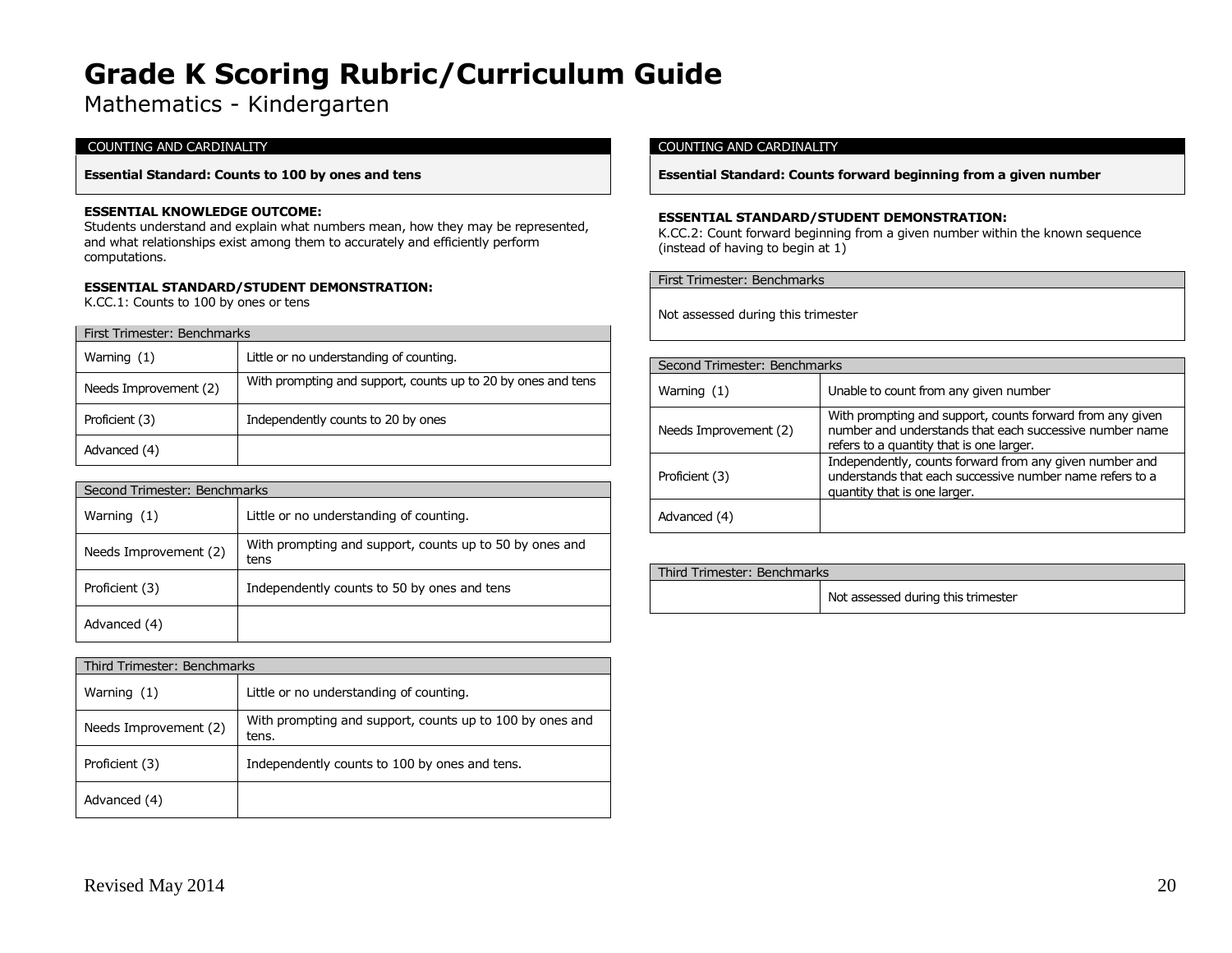Mathematics - Kindergarten

#### COUNTING AND CARDINALITY

**Essential Standard: Writes the numbers from 0-20**

#### **ESSENTIAL STANDARD/STUDENT DEMONSTRATION:**

KCC3 Writes the numbers from 0-20.

#### First Trimester: Benchmarks

Not assessed during this trimester

#### Second Trimester: Benchmarks

Not assessed during this trimester

| Third Trimester: Benchmarks |                                                |  |
|-----------------------------|------------------------------------------------|--|
| Warning (1)                 | Unable to write the numbers from 0-20          |  |
| Needs Improvement (2)       | Using a model, can write the numbers from 0-20 |  |
| Proficient (3)              | Independently writes the numbers from 0-20     |  |
| Advanced (4)                |                                                |  |

#### COUNTING AND CARDINALITY

**Essential Standard: Counts to tell the number of objects in a group**

#### **ESSENTIAL STANDARD/STUDENT DEMONSTRATION:**

KCC4: Understands the relationship between numbers and quantities; connect counting to cardinality.

a. When counting objects, say the number names in the standard order, pairing each object with one and only one number name and each number name with one and only one object.

b. Understand that the last number name said tells the number of objects counted. The number of objects is the same regardless of their arrangement or the order in which they were counted.

c. Understand that each successive number name refers to a quantity that is one larger.

KCC5: Count to answer "how many?" questions about as many as 20 things arranged in a line, a rectangular array, or a circle, or as many as 10 things in a scattered configuration; given a number from 1–20, count out that many objects.

| First Trimester: Benchmarks |                                                                                                                                                                                                                                                                                                                                                                                             |
|-----------------------------|---------------------------------------------------------------------------------------------------------------------------------------------------------------------------------------------------------------------------------------------------------------------------------------------------------------------------------------------------------------------------------------------|
| Warning (1)                 | Little or no understanding of counting the number of objects<br>in a group                                                                                                                                                                                                                                                                                                                  |
| Needs Improvement<br>(2)    | With prompting and support, able to count the number of<br>objects in a group                                                                                                                                                                                                                                                                                                               |
| Proficient (3)              | Independently counts to tell the number of objects in a<br>group using one to one correspondence and can show a<br>given number of objects. Count to answer "how many?"<br>questions about as many as 20 things arranged in a line, a<br>rectangular array, or a circle, or as many as 10 things in a<br>scattered configuration; given a number from 1-20, count out<br>that many objects. |
| Advanced (4)                |                                                                                                                                                                                                                                                                                                                                                                                             |

| Second Trimester: Benchmarks |                                                                                                                                                                                                                                                                                                                                                                                                                                                                                      |
|------------------------------|--------------------------------------------------------------------------------------------------------------------------------------------------------------------------------------------------------------------------------------------------------------------------------------------------------------------------------------------------------------------------------------------------------------------------------------------------------------------------------------|
| Warning $(1)$                | Little or no understanding of counting the number of objects<br>in a group                                                                                                                                                                                                                                                                                                                                                                                                           |
| Needs Improvement<br>(2)     | With prompting and support, able to count the number of<br>objects in a group                                                                                                                                                                                                                                                                                                                                                                                                        |
| Proficient (3)               | Independently counts to tell the number of objects in a<br>group using one to one correspondence and can show a<br>given number of objects. Count to answer "how many?"<br>questions about as many as 20 things arranged in a line, a<br>rectangular array, or a circle, or as many as 10 things in a<br>scattered configuration; given a number from 1-20, count out<br>that many objects. Understands that each successive number<br>name refers to a quantity that is one larger. |
| Advanced (4)                 |                                                                                                                                                                                                                                                                                                                                                                                                                                                                                      |

| Third Trimester: Benchmarks |                                |  |
|-----------------------------|--------------------------------|--|
|                             | Not assessed in this trimester |  |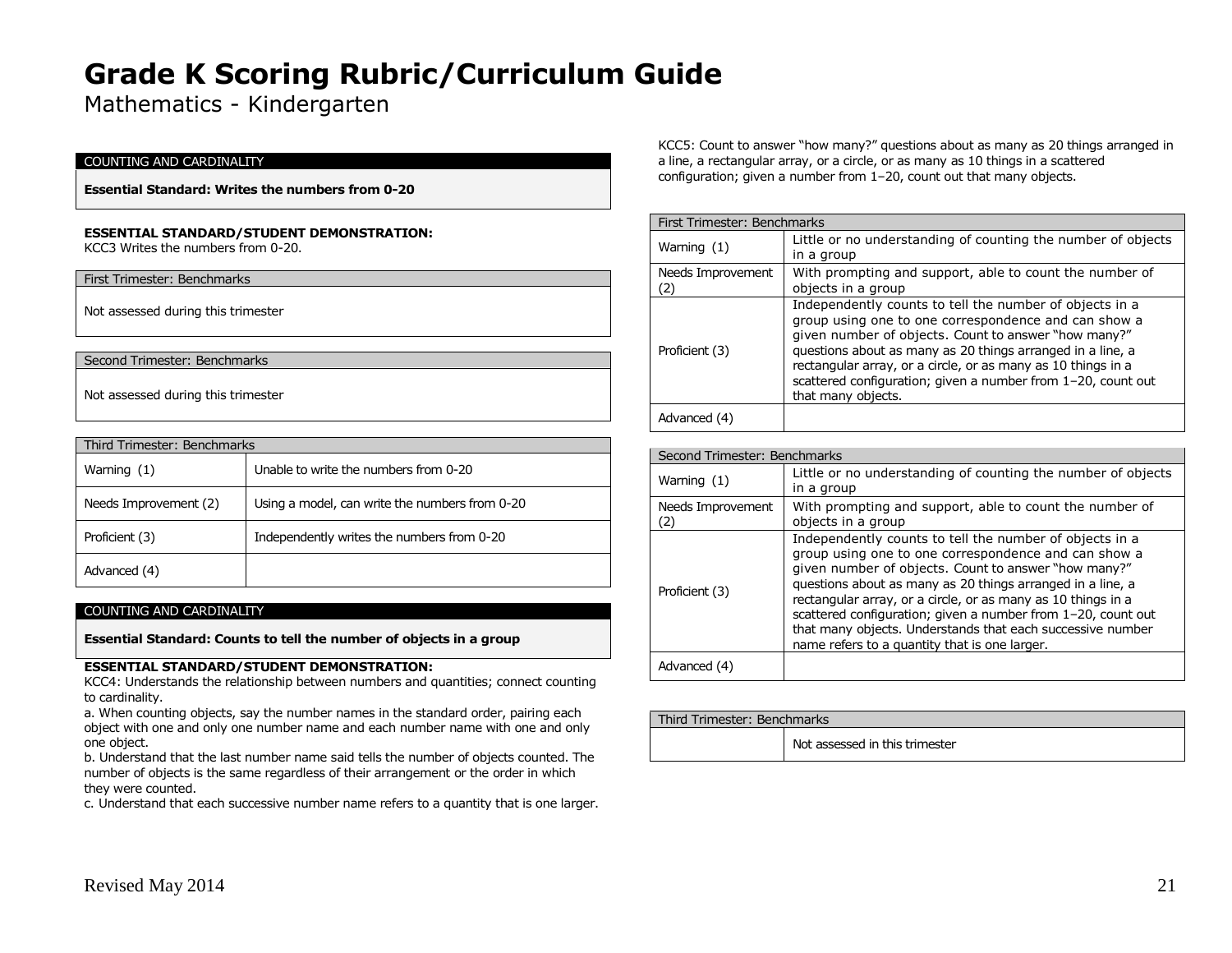Mathematics - Kindergarten

### COUNTING AND CARDINALITY

#### **Essential Standard: Compares Numbers**

### **ESSENTIAL STANDARD/STUDENT DEMONSTRATION:**

KCC6: Identify whether the number of objects in one group is greater than, less than, or equal to the number of objects in another group, e.g., by using matching and counting strategies.

KCC7: Compare two numbers between 1 and 10 presented as written numerals.

#### First Trimester: Benchmarks

Not assessed during this trimester

| Second Trimester: Benchmarks |                                                                                                                                                                                                                  |
|------------------------------|------------------------------------------------------------------------------------------------------------------------------------------------------------------------------------------------------------------|
| Warning $(1)$                | Little or no understanding of greater than, less than or equal                                                                                                                                                   |
| Needs Improvement<br>(2)     | With prompting and support, identify whether the number of<br>objects in one group is greater than, less than, or equal to the<br>number of objects in another group                                             |
| Proficient (3)               | Independently identifies whether the number of objects in one<br>group is greater than, less than, or equal to the number of objects<br>in another group and compares two numbers (1-10) written as<br>numerals. |
| Advanced (4)                 | Applies understanding of greater than, less than or equal to when<br>solving word problems or interpreting graphs                                                                                                |

# Third Trimester: Benchmarks

Not assessed during this trimester.

#### OPERATIONS AND ALGEBRIC THINKING

**Essential Standard: Represents addition and subtraction with objects**

#### **ESSENTIAL KNOWLEDGE OUTCOME:**

Students possess an understanding of addition and subtraction through modeling and manipulation of objective and apply these skills to solve problems.

#### **ESSENTIAL STANDARD/STUDENT DEMONSTRATION:**

K.OA.1: Represents addition and subtraction with objects, fingers, mental images, drawings, sounds (e.g. claps) acting out situations, verbal explanations, expressions, or equations.

First Trimester: Benchmarks

| Second Trimester: Benchmarks |                                                             |
|------------------------------|-------------------------------------------------------------|
| Warning $(1)$                | Little or no understanding of addition                      |
| Needs Improvement (2)        | With prompting and support represents addition with objects |
| Proficient (3)               | Independently represents addition with objects              |
| Advanced (4)                 | Explains the process of addition                            |

| Third Trimester: Benchmarks |                                                                   |
|-----------------------------|-------------------------------------------------------------------|
| Warning (1)                 | Little or no understanding of subtraction                         |
| Needs Improvement (2)       | With prompting and support represents subtraction with<br>objects |
| Proficient (3)              | Independently represents subtraction with objects                 |
| Advanced (4)                | Explains the process of subtraction                               |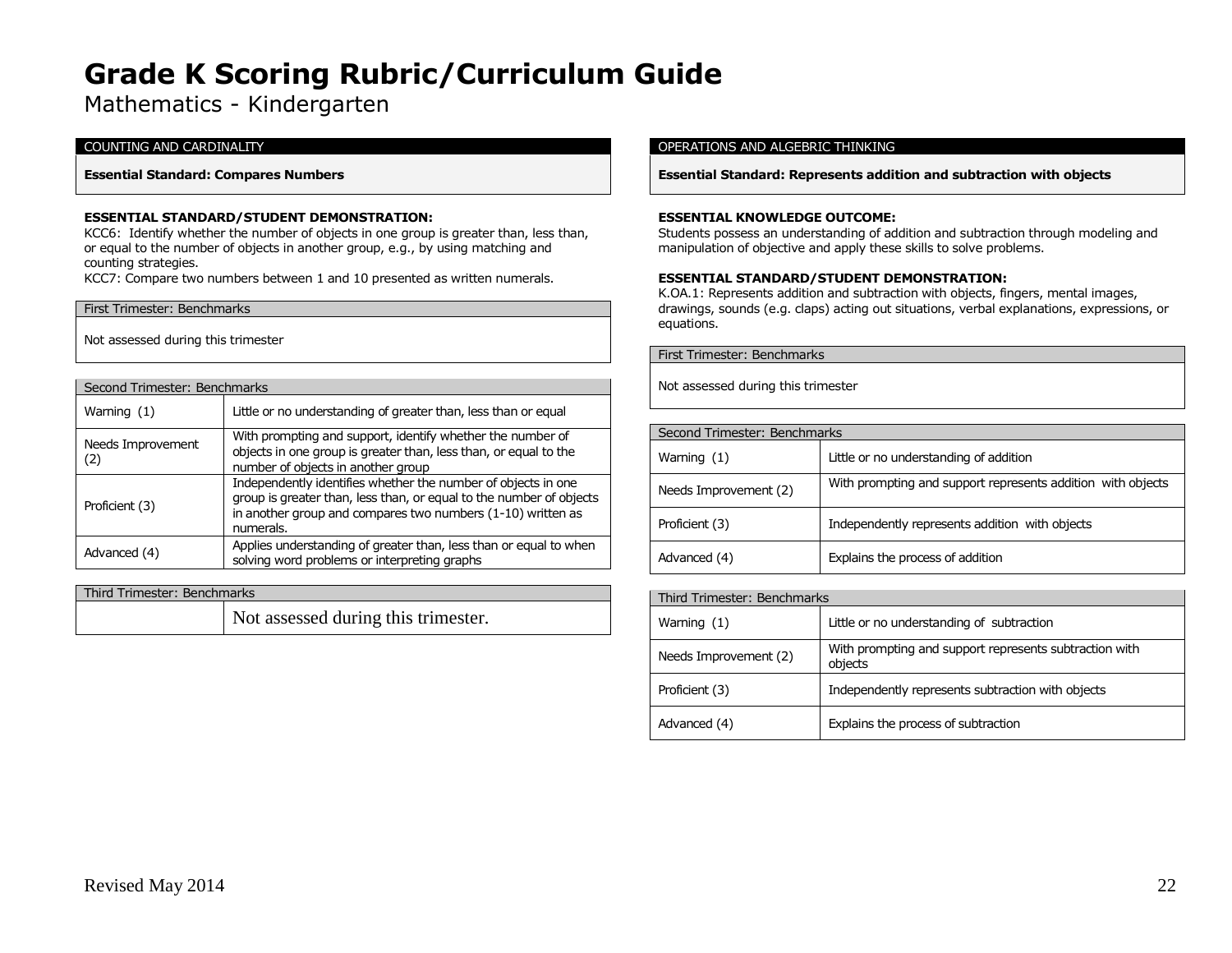Mathematics - Kindergarten

#### OPERATIONS AND ALGEBRIC THINKING

**Essential Standard: Solves addition facts and word problems up to 10**

### **ESSENTIAL STANDARD/STUDENT DEMONSTRATION:**

K.OA.2: Solve addition and subtraction word problems, and add and subtract within 10, e.g., by using objects or drawings to represent the problem.

First Trimester: Benchmarks

Not assessed during this trimester

| Second Trimester: Benchmarks |                                                                                                                      |
|------------------------------|----------------------------------------------------------------------------------------------------------------------|
| Warning $(1)$                | Little or no understanding of <b>addition</b> facts and word<br>problems (read aloud) up to 10                       |
| Needs Improvement (2)        | With prompting and support solves addition facts and word<br>problems (read aloud) with objects or drawings up to 10 |
| Proficient (3)               | Independently solves addition facts and word problems (read<br>aloud) with objects or drawings up to 10              |
| Advanced (4)                 | Independently solves addition facts and word problems (read<br>aloud) without objects                                |

Third Trimester: Benchmarks

Not assessed during this trimester

#### OPERATIONS AND ALGEBRIC THINKING

**Essential Standard: Solves subtraction facts and word problems up to 10**

### **ESSENTIAL STANDARD/STUDENT DEMONSTRATION:**

K.OA.2: Solve addition and subtraction word problems, and add and subtract within 10, e.g., by using objects or drawings to represent the problem..

First Trimester: Benchmarks

Not assessed during this trimester

Second Trimester: Benchmarks

| Third Trimester: Benchmarks |                                                                                                                         |
|-----------------------------|-------------------------------------------------------------------------------------------------------------------------|
| Warning $(1)$               | Little or no understanding of subtraction facts and word<br>problems (read aloud) up to 10                              |
| Needs Improvement (2)       | With prompting and support solves subtraction facts and<br>word problems (read aloud) with objects or drawings up to 10 |
| Proficient (3)              | Independently solves subtraction facts and word problems<br>(read aloud) with objects or drawings up to 10              |
| Advanced (4)                | Independently solves subtraction facts and word problems<br>(read aloud) without objects                                |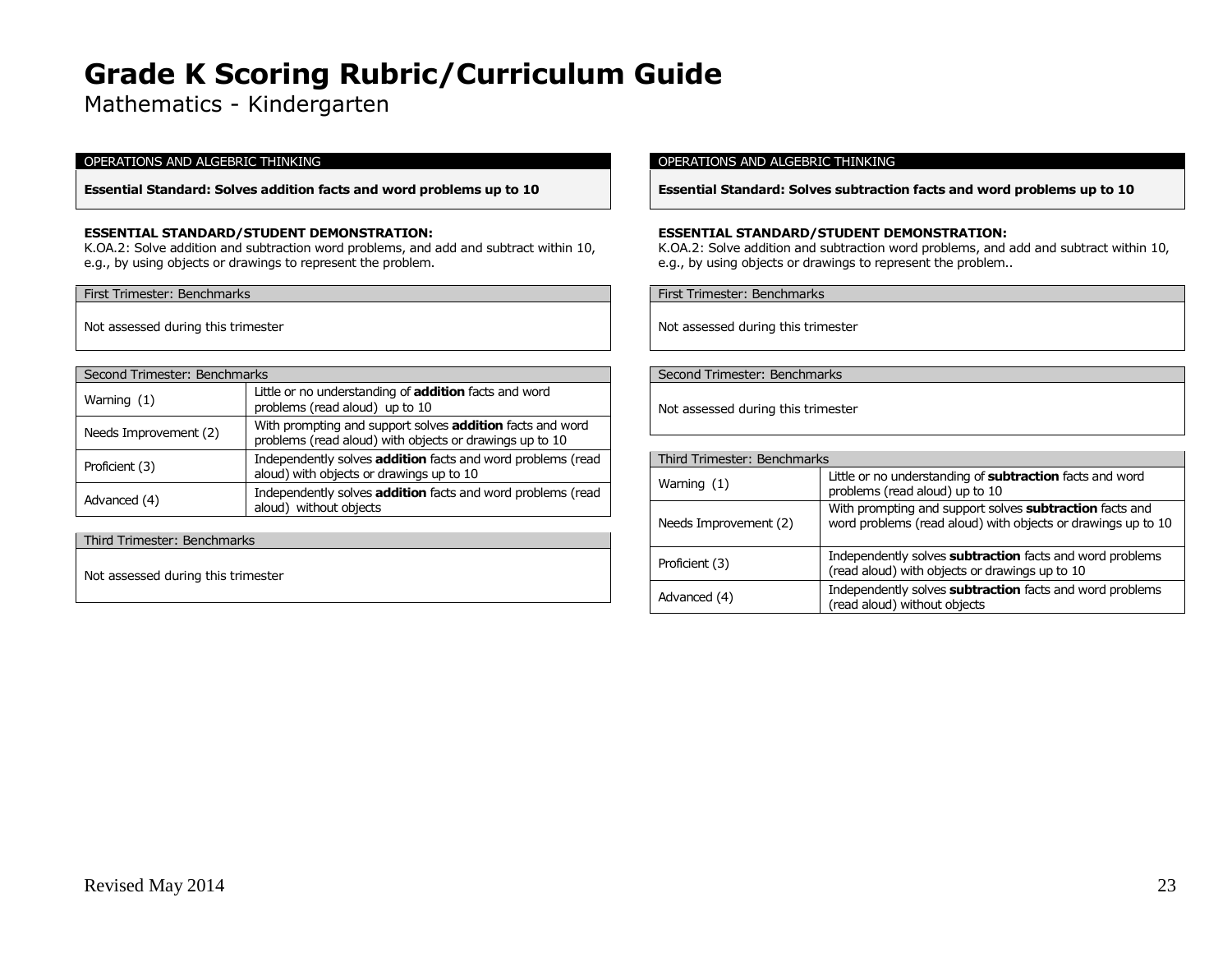Mathematics - Kindergarten

### OPERATIONS AND ALGEBRIC THINKING

**Essential Standard: Decomposes numbers to 10**

#### **ESSENTIAL STANDARD/STUDENT DEMONSTRATION:**

K.OA.3: Decompose numbers less than or equal to 10 into pairs in more than one way, e.g., by using objects or drawings, and record each decomposition by a drawing or equation (e.g.,  $5 = 2 + 3$  and  $5 = 4 + 1$ ).

First Trimester: Benchmarks

Not assessed during this trimester

| Second Trimester: Benchmarks |                                                                                                                          |
|------------------------------|--------------------------------------------------------------------------------------------------------------------------|
| Warning $(1)$                | Little or no understanding of decomposing numbers                                                                        |
| Needs Improvement (2)        | With prompting and support decomposes numbers less than<br>or equal to 10 into pairs in more than one way                |
| Proficient (3)               | Independently decomposes numbers less than or equal to 10<br>into pairs in more than one way (e.g. $5=2+3$ and $5=4+1$ ) |
| Advanced (4)                 | Independently decomposes numbers less than or equal to 10<br>multiple ways (e.g. $5 = 1 + 1 + 1 + 2$ )                   |

Third Trimester: Benchmarks

Not assessed during this trimester

#### OPERATIONS AND ALGEBRIC THINKING

**Essential Standard: Find the missing addend to make 10**

#### **ESSENTIAL STANDARD/STUDENT DEMONSTRATION:**

K.OA.4: For any number from 1 to 9, find the number that makes 10 when added to the given number, e.g., by using objects or drawings, and record the answer with a drawing or equation.

First Trimester: Benchmarks

| Second Trimester: Benchmarks |                                                                                                                                                                                    |
|------------------------------|------------------------------------------------------------------------------------------------------------------------------------------------------------------------------------|
| Warning (1)                  | Little or no understanding of addends to 10                                                                                                                                        |
| Needs Improvement (2)        | With prompting and support find the number that makes 10<br>when added to any given number from 1 to 9                                                                             |
| Proficient (3)               | For any number from 1 to 9, independently finds the number<br>that makes 10 when added to the given number by using<br>objects or drawings and records with a drawing or equation. |
| Advanced (4)                 | For any number from 1 to 9, independently finds the number<br>that makes 10 when added to the given number mentally and<br>records with an equation.                               |

| Third Trimester: Benchmarks        |  |
|------------------------------------|--|
|                                    |  |
|                                    |  |
| Not assessed during this trimester |  |
|                                    |  |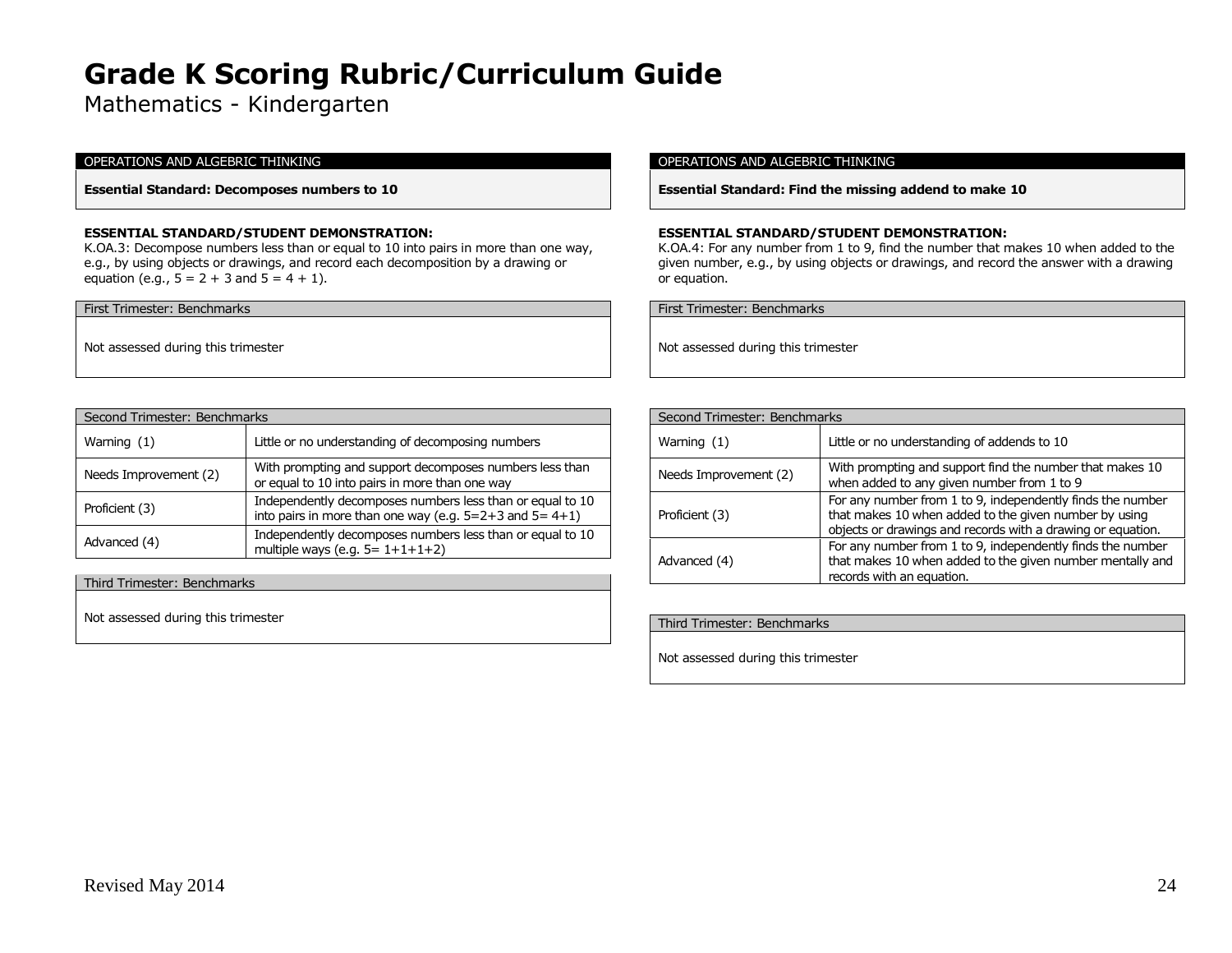Mathematics - Kindergarten

#### OPERATIONS AND ALGEBRIC THINKING

**Essential Standard: Fluently adds and subtracts to a sum of 5**

#### **ESSENTIAL STANDARD/STUDENT DEMONSTRATION:**

K.OA.5: Fluently adds and subtracts within 5.

First Trimester: Benchmarks

Not assessed during this trimester.

Second Trimester: Benchmarks

Not assessed during this trimester.

| Third Trimester: Benchmarks |                                                                   |
|-----------------------------|-------------------------------------------------------------------|
| Warning $(1)$               | Little or no understanding of number facts to 5                   |
| Needs Improvement (2)       | With prompting and support adds and subtracts to 5                |
| Proficient (3)              | Fluently adds and subtracts to 5                                  |
| Advanced (4)                | Fluently identifies the variable in the equation (e.g., $5 - 2$ ) |

#### NUMBERS AND OPERATIONS IN BASE TEN

**Essential Standard: Works with numbers 11-19 to develop an understanding of place value**

#### **ESSENTIAL KNOWLEDGE OUTCOME:**

Students understand how to collect, represent analyze and interpret data gathered using a variety of tools and techniques.

# **ESSENTIAL STANDARD/STUDENT DEMONSTRATION:**

K.NBT.1: Work with numbers 11-19 to gain foundations for place value. Compose and decompose numbers from 11 to 19 into ten and ones and some further ones, e.g., using objects or drawings, and record each composition or decomposition by a drawing or equation (e.g.,  $18=10+8$ ); understand that these numbers are composed 10 ones and one, two, three, four, five, six, seven, eight, or nine ones.

**Note: A set of ten should not be referred to as a "ten" in kindergarten.**

First Trimester: Benchmarks

Not assessed during this trimester.

Second Trimester: Benchmarks Not assessed during this trimester.

| Third Trimester: Benchmarks |                                                                                                                                                                                                            |
|-----------------------------|------------------------------------------------------------------------------------------------------------------------------------------------------------------------------------------------------------|
| Warning (1)                 | Little or no understanding of place value                                                                                                                                                                  |
| Needs Improvement<br>(2)    | With prompting and support, composes and decomposes numbers<br>from 11 to 19 into ten ones and more ones, using objects or<br>drawings, and records results by a drawing or equation (e.g.,<br>$18=10+8$ ; |
| Proficient (3)              | Independently composes and decomposes numbers from 11 to 19,<br>using objects or drawings, and records results by a drawing or<br>equation (e.g., $18=10+8$ )                                              |
| Advanced (4)                | Composes and decomposes numbers beyond 19 into groups of ten<br>ones and more ones.                                                                                                                        |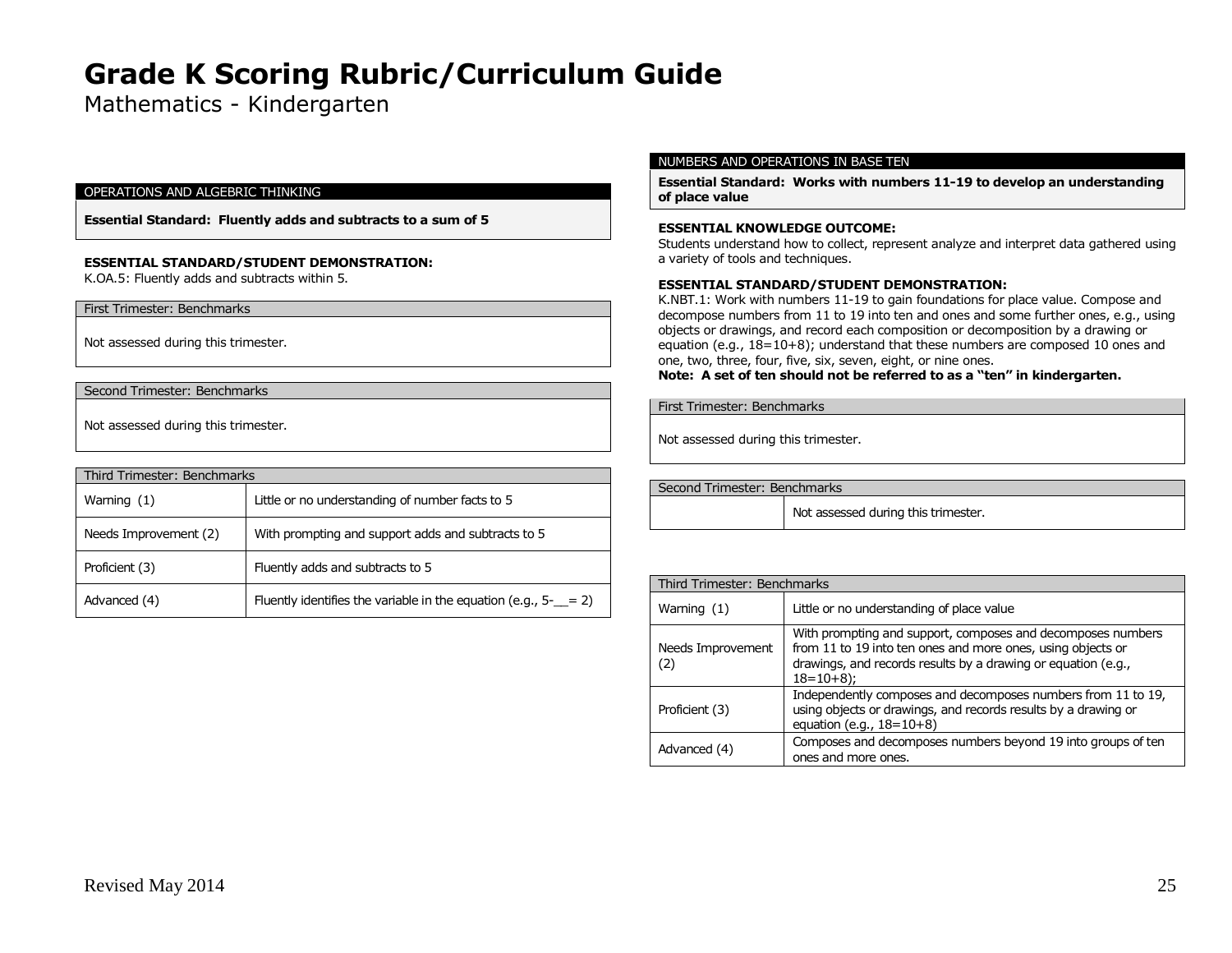# Mathematics - Kindergarten

#### MEASUREMENT AND DATA

**Essential Standard: Describes and compares measureable attributes (e.g., describe one child as taller/shorter)**

#### **ESSENTIAL KNOWLEDGE OUTCOME:**

Students understand how to collect, represent analyze and interpret data gathered using a variety of tools and techniques.

#### **ESSENTIAL STANDARD/STUDENT DEMONSTRATION:**

K.MD 1,2: Describe and compare measurable attributes of objects, such as length or weight.

Describe several measurable attributes of a single object.

| First Trimester: Benchmarks |                                                                                                                                                    |
|-----------------------------|----------------------------------------------------------------------------------------------------------------------------------------------------|
| Warning $(1)$               | Unable to describe and compare measureable attributes of<br>objects                                                                                |
| Needs Improvement (2)       | With prompting and support, describes and compares<br>measurable attributes of two objects using "more of" or "less<br>of" (e.g., taller, shorter) |
| Proficient (3)              | Independently describes and compares measurable attributes<br>of two objects using "more of" or "less of" (e.g., taller, shorter)                  |
| Advanced (4)                | Applies comparisons of measureable attributes to problem<br>solving and interpreting graphs and makes connections in real<br>life experiences      |

#### Second Trimester: Benchmarks

Not assessed during this trimester.

#### Third Trimester: Benchmarks

Not assessed during this trimester.

#### MEASUREMENT AND DATA

**Essential Standard: Classifies objects and counts the number of objects in each category**

#### **ESSENTIAL STANDARD/STUDENT DEMONSTRATION:**

K.MD 3: Classify objects and count the number of objects in each category.

| First Trimester: Benchmarks |                                                                                                                                                      |
|-----------------------------|------------------------------------------------------------------------------------------------------------------------------------------------------|
| Warning $(1)$               | Unable to classify objects into given categories; count the<br>number of objects and sort by the count                                               |
| Needs Improvement (2)       | With support, classifies objects into given categories; count the<br>numbers of objects and sort by the count (up to 10 objects in<br>each category) |
| Proficient (3)              | Independently classifies objects into given categories; count<br>the numbers of objects and sort by the count (up to 10 objects<br>in each category) |
| Advanced (4)                | Creates categories and classifies a given collection of objects<br>during work times as well as other curricular/play activities                     |

### Second Trimester: Benchmarks

Not assessed during this trimester.

#### Third Trimester: Benchmarks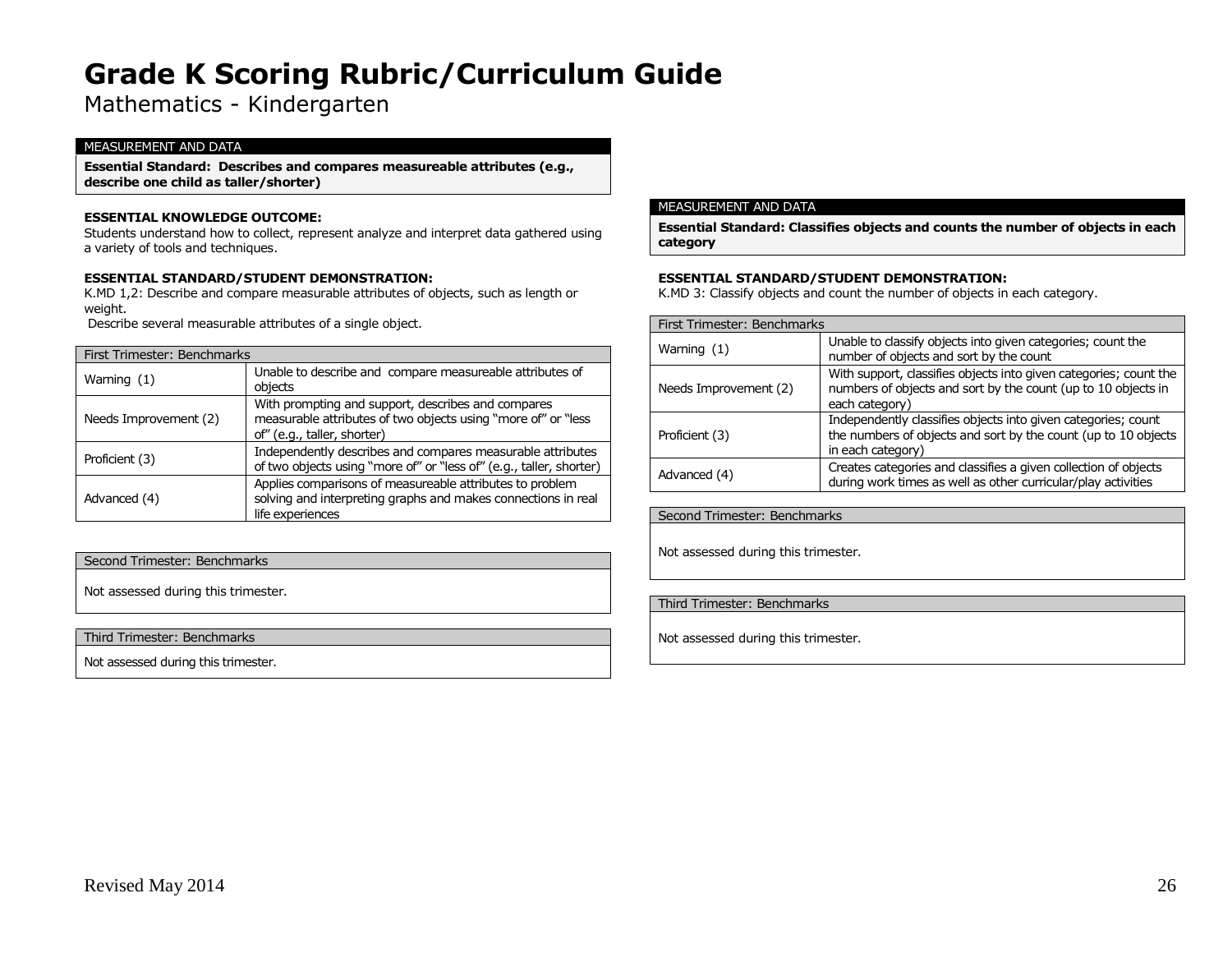Mathematics - Kindergarten

# **GEOMETRY**

**Essential Standard: Identifies position of an object in space (above, below, next to , behind, etc.)**

# **ESSENTIAL KNOWLEDGE OUTCOME:**

Students understand, explain, and apply the properties and relationships among and between geometric figures to appreciate the importance of geometry in our world.

# **ESSENTIAL STANDARD/STUDENT DEMONSTRATION:**

K.G1: Describe objects in the environment using names of shapes, and describe the relative positions of these objects using terms such as above, below, beside, in front of, behind, and next to.

| First Trimester: Benchmarks |                                                                                                                    |
|-----------------------------|--------------------------------------------------------------------------------------------------------------------|
| Warning $(1)$               | Little or no understanding positional words                                                                        |
| Needs Improvement (2)       | With prompting and support, beginning to identify and<br>describe objects and uses positional words appropriately. |
| Proficient (3)              | Independently identifies and describes objects and uses<br>positional words appropriately.                         |
| Advanced (4)                |                                                                                                                    |

Second Trimester: Benchmarks

Not assessed during this trimester.

Third Trimester: Benchmarks

Not assessed during this trimester.

# GEOMETRY

**Essential Standard: Names, identifies and describes shapes**

#### **ESSENTIAL STANDARD/STUDENT DEMONSTRATION:**

K.G2: Correctly name shapes regardless of their orientations or overall size. K.G3: Identify shapes as two-dimensional (lying in a plane, "flat") or three-dimensional ("solid").

| First Trimester: Benchmarks |                                                                                                           |
|-----------------------------|-----------------------------------------------------------------------------------------------------------|
| Warning $(1)$               | Little or no understanding of identifying and naming shapes                                               |
| Needs Improvement (2)       | With prompting and support, identify and name shapes (circle,<br>square, triangle, rectangle, hexagon)    |
| Proficient (3)              | Independently identifies and names 2 dimensional shapes<br>(circle, square, triangle, rectangle, hexagon) |
| Advanced (4)                |                                                                                                           |

| Second Trimester: Benchmarks |                                     |
|------------------------------|-------------------------------------|
|                              | Not assessed during this trimester. |

| Third Trimester: Benchmarks |                                                                                                                                                                                                                    |
|-----------------------------|--------------------------------------------------------------------------------------------------------------------------------------------------------------------------------------------------------------------|
| Warning $(1)$               | Little or no understanding of identifying and naming shapes                                                                                                                                                        |
| Needs Improvement (2)       | With prompting and support, identifies and names three-<br>dimensional solid shapes (cubes, cones, cylinders, and<br>spheres.) Can differentiate between 3 dimensional (solid) and<br>2 dimensional (flat) shapes. |
| Proficient (3)              | Independently identifies, and names three-dimensional shapes<br>(cubes, cones, cylinders, and spheres.) Can differentiate<br>between 3 dimensional (solid) and 2 dimensional (flat) shapes.                        |
| Advanced (4)                |                                                                                                                                                                                                                    |